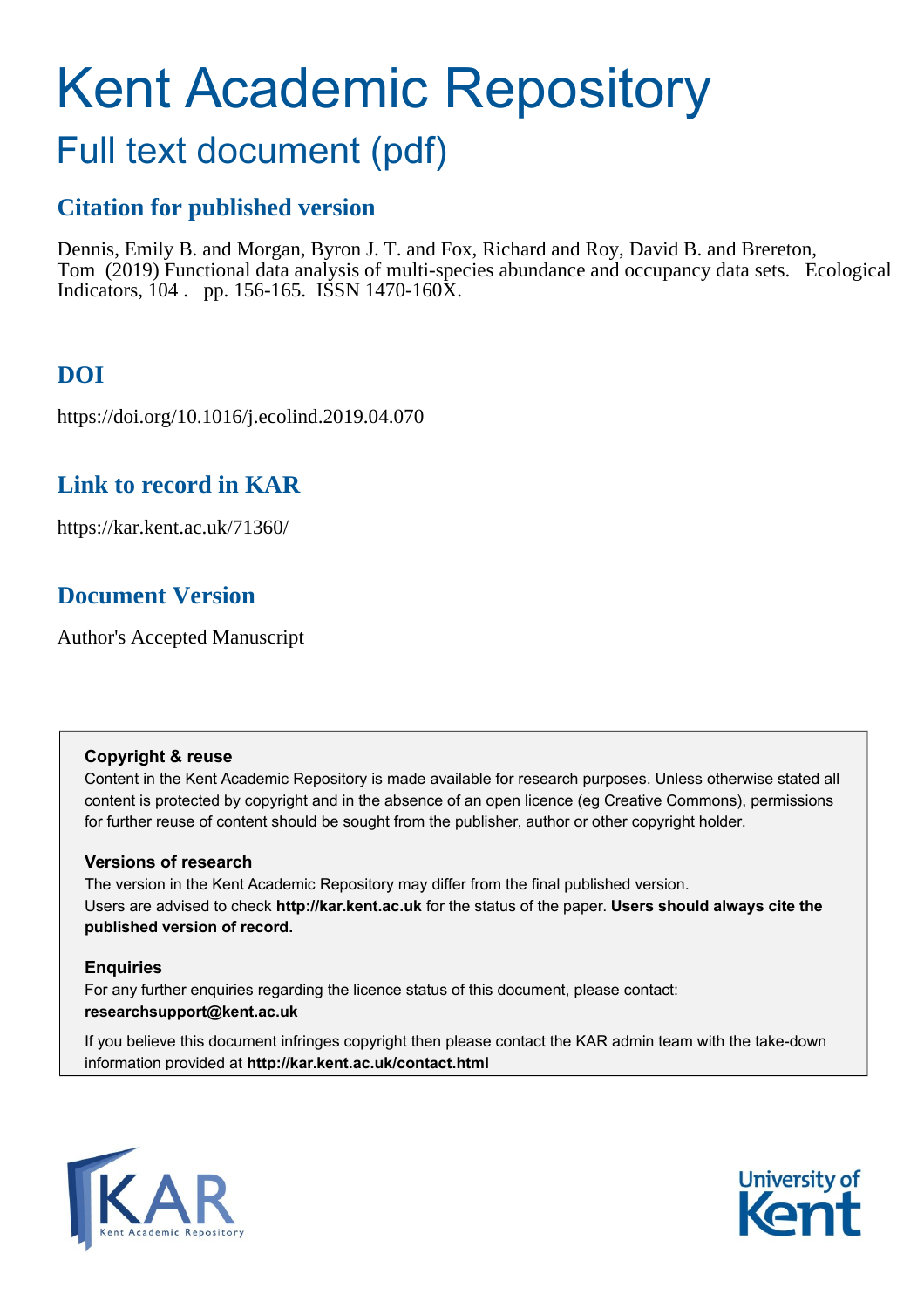# Functional data analysis of multi-species abundance and <sup>2</sup> occupancy data sets

Emily B. Dennis<sup>1,2,\*</sup>, Byron J.T. Morgan<sup>2</sup>, Richard Fox<sup>1</sup>,

David B. Roy<sup>3</sup>  $&$  Tom M. Brereton<sup>1</sup>

April 2, 2019

<sup>5</sup> <sup>1</sup>Butterfly Conservation, Manor Yard, East Lulworth, Wareham, Dorset, U.K.

<sup>2</sup>School of Mathematics, Statistics and Actuarial Science, University of Kent, Canterbury,

Kent, U.K.

<sup>3</sup> Centre for Ecology & Hydrology, Benson Lane, Crowmarsh Gifford, Wallingford, Oxford-shire, U.K.

<sup>10</sup> \* Corresponding author

#### **Abstract**

 Multi-species indicators are widely used to condense large, complex amounts of information on multiple separate species by forming a single index to inform research, policy and manage- ment. Much detail is typically lost when such indices are constructed. Here we investigate the potential of Functional Data Analysis, focussing upon Functional Principal Component Analysis (FPCA), which can be easily carried out using standard R programs, as a tool for displaying features of the underlying information. Illustrations are provided using data from the UK Butterflies for the New Millennium and UK Butterfly Monitoring Scheme databases. The FPCAs conducted result in a huge simplification in terms of dimensional reduction, allowing species occupancy and abundance to be reduced to two and three dimensions, re-spectively. We show that a functional principal component arises for both occupancy and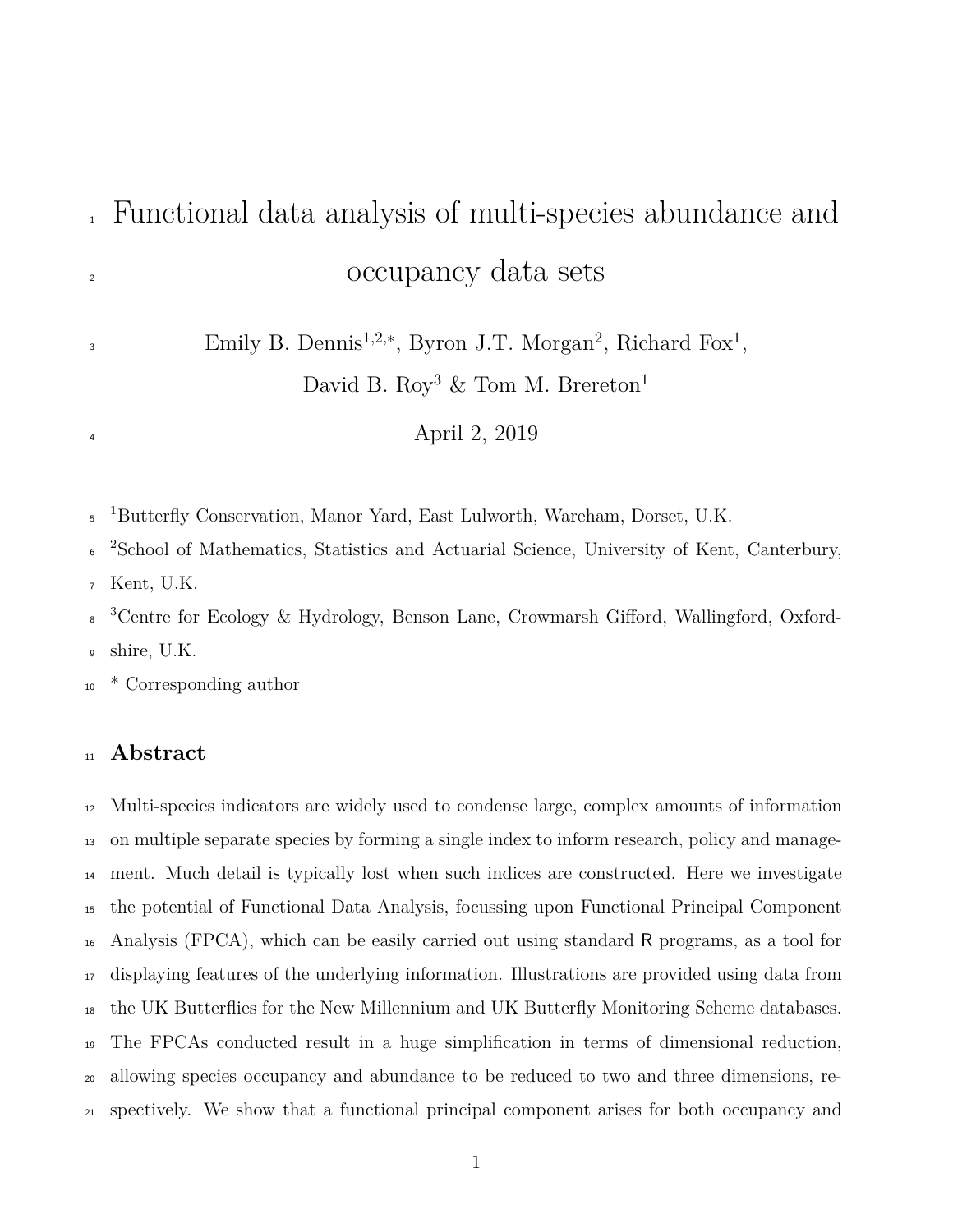abundance analyses that distinguishes between species that increase or decrease over time, and that it differs from percentage trend, which is a simplification of complex temporal changes. We find differences in species patterns of occupancy and abundance, providing a warning against routinely combining both types of index within multi-species indicators, for example when using occupancy as a proxy for abundance when insufficient abundance data are available. By identifying the differences between species, figures displaying func- tional principal component scores are much more informative than the simple bar plots of percentages of significant trends that often accompany multi-species indicators. Informed by the outcomes of the FPCA, we make recommendations for accompanying visualisations for multi-species indicators, and discuss how these are likely to be context and audience specific. We show that, in the absence of FPCA, using mean species occupancy and total abundance can provide additional, accessible information to complement species-level trends. <sup>34</sup> At the simplest level, we suggest using jitter plots to display variation in species-level trends. We encourage further application to other taxa, and recommend the routine augmentation of multi-species indicators in the future with additional statistical procedures and figures, to serve as an aid to improve communication and understanding of biodiversity metrics, as well as reveal potentially hidden patterns of behaviour and guide additional directions for investigation.

 Key words: Biodiversity indicators; Butterfly; Citizen science data; Functional principal component analysis; Multi-species indices; Procrustes analysis

#### **1 Introduction**

 Multi-species indicators are used to combine indices from a set of species and present a simple summary of the species-level information. Indicators provide important metrics for evaluating progress towards reducing the rate of biodiversity loss at a range of scales, including global (Tittensor et al., 2014) and national (Eaton et al., 2015; Burns et al., 2018), as well as taxon- specific assessments, such as for butterflies (Brereton et al., 2011b) and birds (Gregory et al.,  $48\quad2005$ ).

The geometric mean of component species indices is widely used to calculate multi-species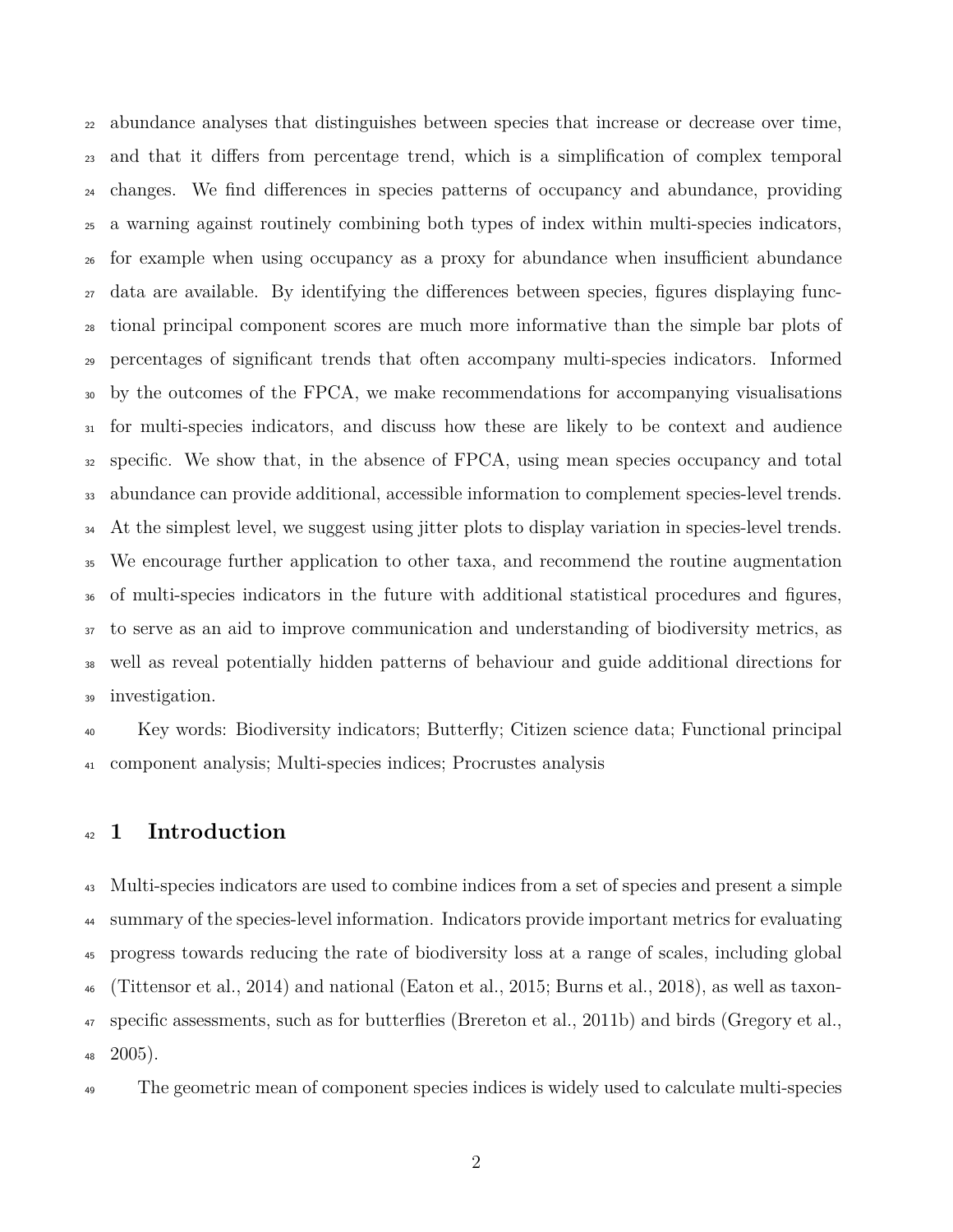indicators (Gregory et al., 2005; Buckland et al., 2011; van Strien et al., 2012). However there remains variation among different indicators, for example with regard to if and how uncer- tainty in the estimated species-level indices is incorporated (Soldaat et al., 2017), and in the presentation of both indicators and associated trends. Multi-species indicators are produced for all species within a taxonomic group, or subsets based on classifying the component species. For example, UK butterfly indicators are produced separately for habitat specialist versus wider countryside species (Fox et al., 2015), and separate UK indicators are typically produced for farmland, woodland and wetland bird species (Hayhow et al., 2017). Indica- tors are generally produced from combining species-level indices for either annual estimates of occupancy or an annual index of abundance, for which the underlying methods used to estimate the indices can also vary among taxa.

 Despite the advantages of providing simple summaries of biodiversity change, much in- formation is necessarily lost when multi-species indicators are formed. One option to address this, which is adopted by UK government biodiversity indicators, presents multi-species in- dicators with adjacent bar charts which define the percentages of species declining versus increasing (Defra, 2018), based on species-level trends. However the classification of such bar charts can vary among taxa, for example by only separating increases from decreases, or by also considering the significance of species trends. Similar visualisations of species trends are also presented in the State of Nature assessment (Hayhow et al., 2016).

 Given the increasing use and relevance of biodiversity indicators, of interest in this paper is whether it is possible to use relatively simple tools to gain further insights into the ecologi- $\tau_1$  cal patterns of species' changes in abundance and distribution. In doing so we aim to provide recommendations for improved visualisations that may be used to support multi-species indi- cators, to serve as an aid to improve communication and understanding of biodiversity metrics and the underlying changes in species populations. Specifically, we investigate the potential of Functional Principal Component Analysis (FPCA), which is one of several Functional Data Analysis (FDA) techniques, in order to present simple informative graphical displays  $\pi$  (Ramsay et al., 2005), that can display far more of the lost information when multi-species indicators are formed, than just providing indications of trend.

 $\tau_9$  The goals of FDA include the following, taken from Ramsay et al. (2005, p.9):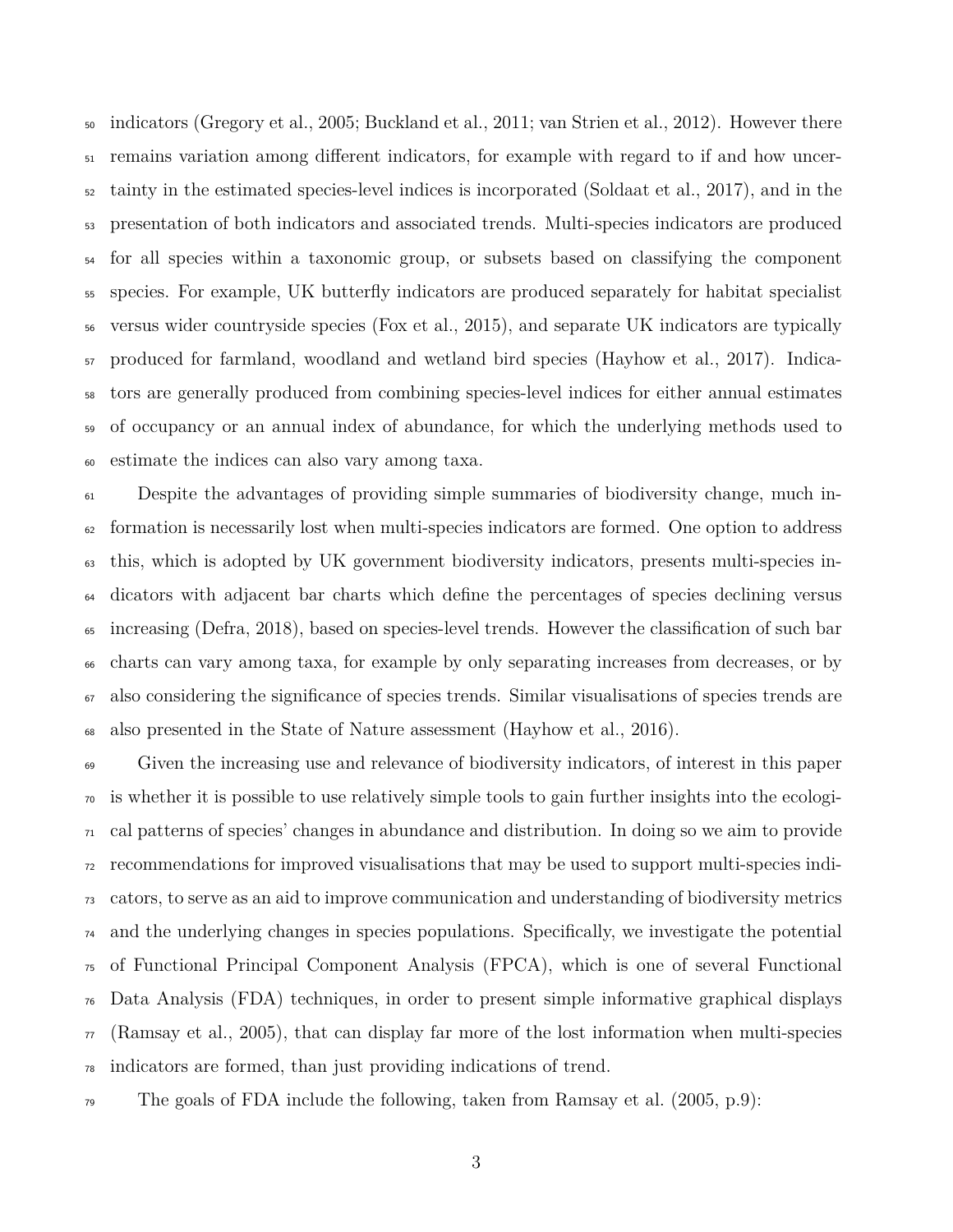- to represent the data in ways that aid further analysis,
- to display the data so as to highlight various characteristics,
- to study important sources of pattern and variation among the data.

<sup>83</sup> These goals are relevant to the aims of this paper, but with novel application to summarising biodiversity indices.

#### **2 Materials and methods**

#### **2.1 Functional Principal Component Analysis**

 $\sigma$  The main technique used in the paper is FPCA. It has similarities with Principal Components Analysis (PCA), which is more familiar, and is described in outline in Appendix A. FPCA performs much like PCA but FPCA operates on curves. In the applications in this paper, species correspond to individuals and smoothed annual estimates for each species correspond to the measurements on the individuals.

 Interpretation of functional principal components can be made with the aid of harmonics plots, however the primary objective of FPCA, as with PCA, is to reduce the dimensionality of a problem, and if possible to provide plots of species, in our case, which may be inspected, with species which have similar indices appearing close to each other. Importantly, PCA and FPCA are objective techniques, so that derived components are data driven. In addition to FPCA, we also apply Procrustes matching, for which the results can be found in the Supplementary material, as well as axis rotation for functional principal components when appropriate.

#### **2.2 Application to biodiversity indices**

 The techniques used in this paper may be applied to abundance or occupancy indices for multiple species of any taxon (or combination of multiple taxa). For demonstration we analyse data from the Butterflies for the New Millennium (BNM) database and the UK Butterfly Monitoring Scheme (UKBMS). Prior to the application of FDA, appropriate annual indices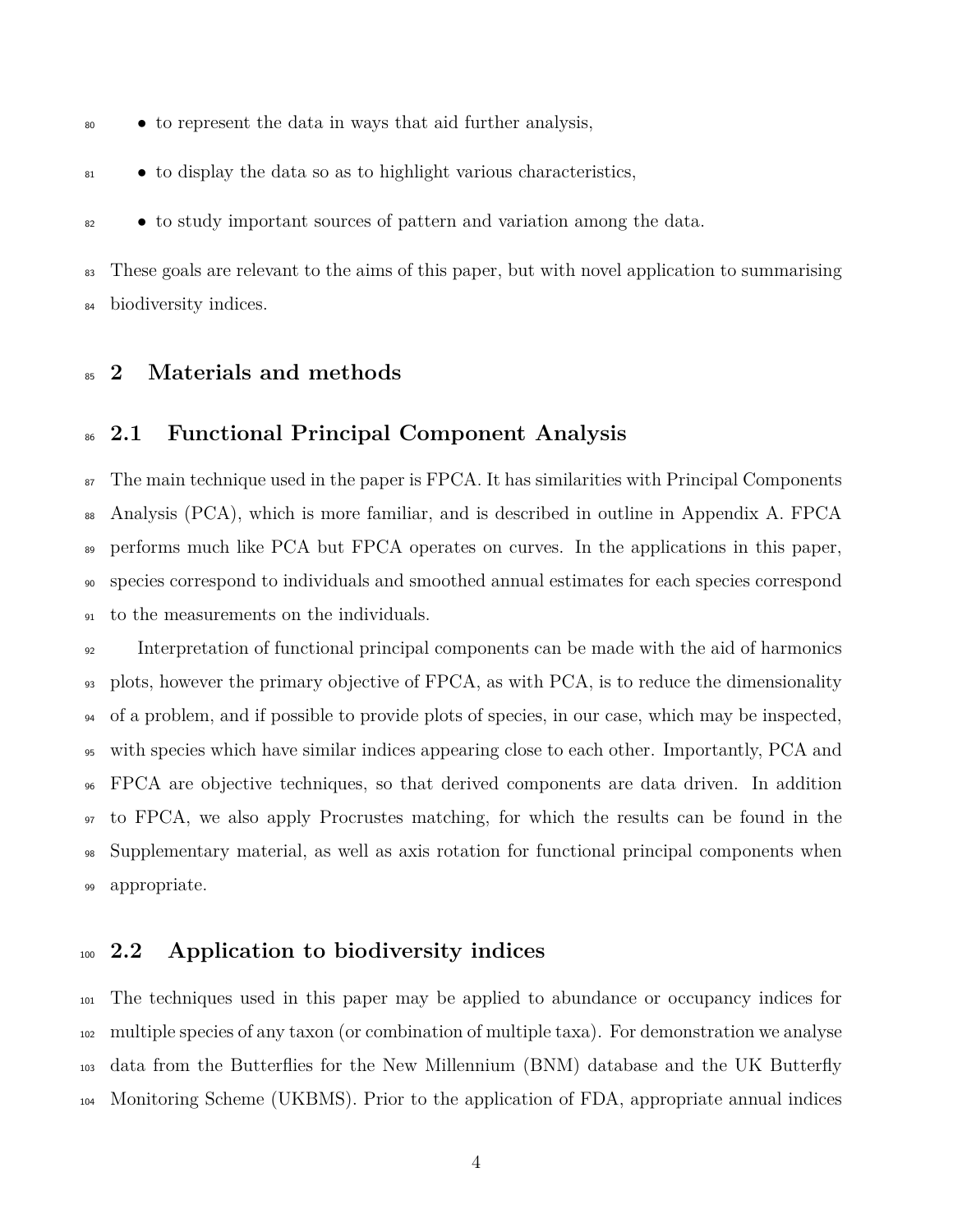of occupancy and abundance were produced from the two data sets. We consider data from the BNM and UKBMS from 1980 onwards because most species have a full run of UKBMS data from 1980. Based on the data available, we consider 1980-2014 for BNM and 1980-2016 for UKBMS. This resulted in occupancy and abundance data sets for 47 UK butterfly species (out of a total of 59, of which 50 typically contribute to UK biodiversity indicators), which are listed in the Supplementary material along with the species codes using in the paper.

#### **2.2.1 Producing species-level indices**

 The BNM data consist of opportunistic records of species' presence gathered by volunteers from any location in the UK and on any date. Over 7.5 million presence records were collated for 1980-2014 for the 47 species considered in this paper. For each species and year we estimate the occupancy probability for the UK for that species, using the occupancy model approach of Dennis et al. (2017). For each species the set of these estimates over time forms an occupancy index (see Figure 1a for examples and Supplementary Figure 1 for indices for all 47 species). Covariates included in the fitted occupancy models followed those used in Dennis et al. (2017), since species-specific model selection would be time-consuming. Some species-level indices (Supplementary Figure 1) show irregular estimates for a small number of years which could be due to the start values used, or as a result of over-fitting. Preliminary comparisons were made with occupancy indices produced using a simpler set of covariates (easting and northing and associated quadratics), but did not influence the overall conclusions of this study.

 The UKBMS consists of a long-running network of transects which began in 1976 with 34 sites, but has grown to nearly 1500 transects monitored each year (Brereton et al., 2017). Since 2009 this additionally includes reduced-effort data from the Wider Countryside But- terfly Survey (Brereton et al., 2011a). Under standardised weather conditions, counts are made weekly from the beginning of April until the end of September (Pollard and Yates, 1993). Indices of relative abundance are estimated from the UKBMS for each species using a Generalised Abundance Index approach (Dennis et al., 2016). Species-level indices are given for four illustrative species in Figure 1b, and for all 47 species in Supplementary Figure 2. <sup>133</sup> UKBMS indices are typically presented on the  $log_{10}$  scale where they either start at 2 or have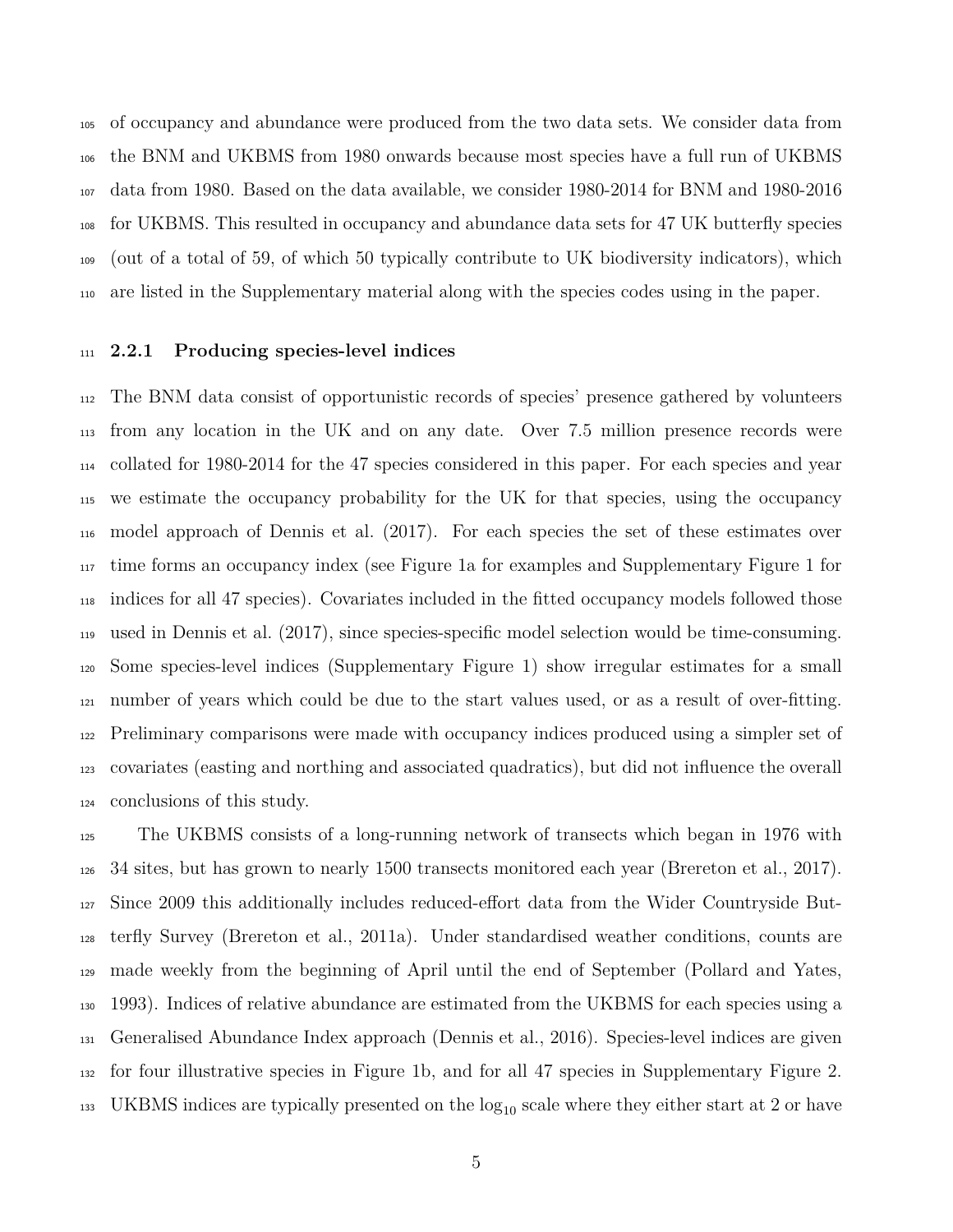

Figure 1: Occupancy (a) and relative abundance (b) indices for four illustriative butterfly species. Smoothed indices (blue) were produced using B-splines. Plots for all 47 species are given in the Supplementary Material. A small number of occupancy estimates are missing, particularly in early years, when the model-fitting fails due to insufficient data.

 a mean of 2. It will be seen that there is therefore a fundamental difference between these indices and those relating to occupancy, when the entire probability range was possible.

#### **2.2.2 Calculating species-level trends**

 For each species, a weighted logistic regression was fitted to the occupancy index, where the inverses of the index standard errors were used as weights. The standard errors were calculated using the Delta method (Morgan, 2009, p129), rather than the bootstrapping approach in Dennis et al. (2017), which can under perform in cases with limited data. Per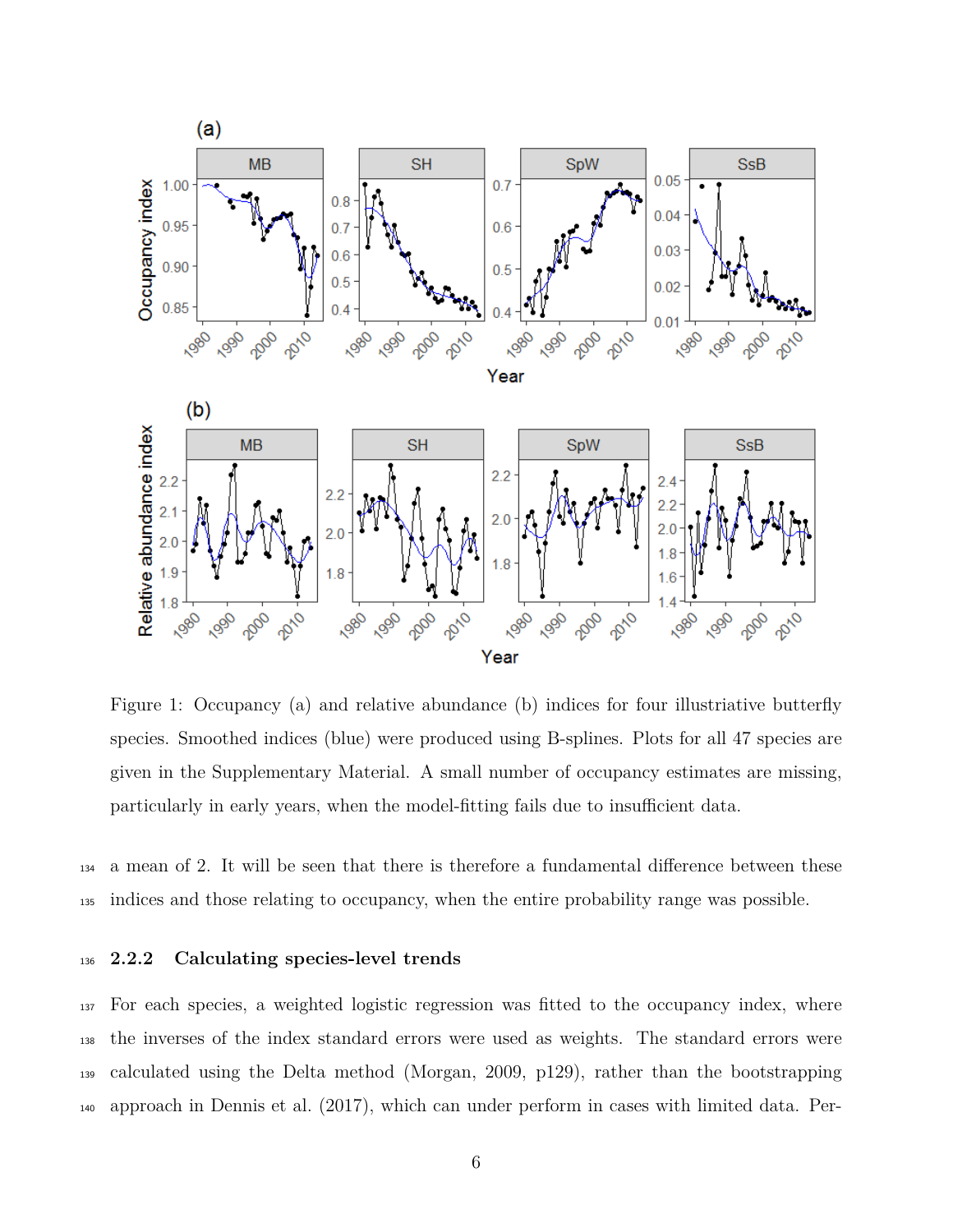centage changes for 1980-2014 were then estimated from the predicted values of the regression. Whereas weighted regression was used for occupancy, to account for the variable standard er- rors over time, percentage changes in relative abundance were estimated in the standard way by fitting simple linear regressions to the species' indices of relative abundance for 1980-2016.

#### **2.2.3 Calculating multi-species indicators**

 Multi-species indicators were produced separately for abundance and occupancy using by cal- culating the geometric mean of the species-level indices. For both abundance and occupancy the indices were scaled so that each species' index starts at 100, and the geometric average then taken. We used the BRCindicators package (August et al., 2017), which accounts for cases where a species-level index contains some missing year values. In brief, where a species enters the indicator after the first year, the first year of that species' index is set to the geometric mean of the series for species that are already in the indicator for that year.

#### **2.2.4 Applying FPCA**

 We apply FPCA to occupancy and abundance indices from the BNM and UKBMS, respec- tively. All analyses were performed using the fda package (Ramsay et al., 2009, 2017), in R (R Core Team, 2018).

 The input to the FPCAs is a set of smoothed curves of the species indices, with one per species, separately for each of occupancy or relative abundance. These are displayed for all 47 species in Supplementary Figures 1 and 2 for both occupancy and abundance. Prior to smoothing, small numbers of missing year index values were interpolated (only for Duke of Burgundy for abundance, and for 31 species for the occupancy indices). The smoothed estimates were produced using the fda package using B-splines with 10 basis functions and order 3. Alternative spline smooths were considered and there was a striking stability in the results and conclusions with regard to how much smoothing was adopted. It is possible, however, that for detailed scientific application to small numbers of species it would be interesting to explore the use of cross-validation for choice of the amount of smoothing, for each species separately. The smoothing used in these analyses does not take account of relative precision of the species-level indices, where more recent estimates and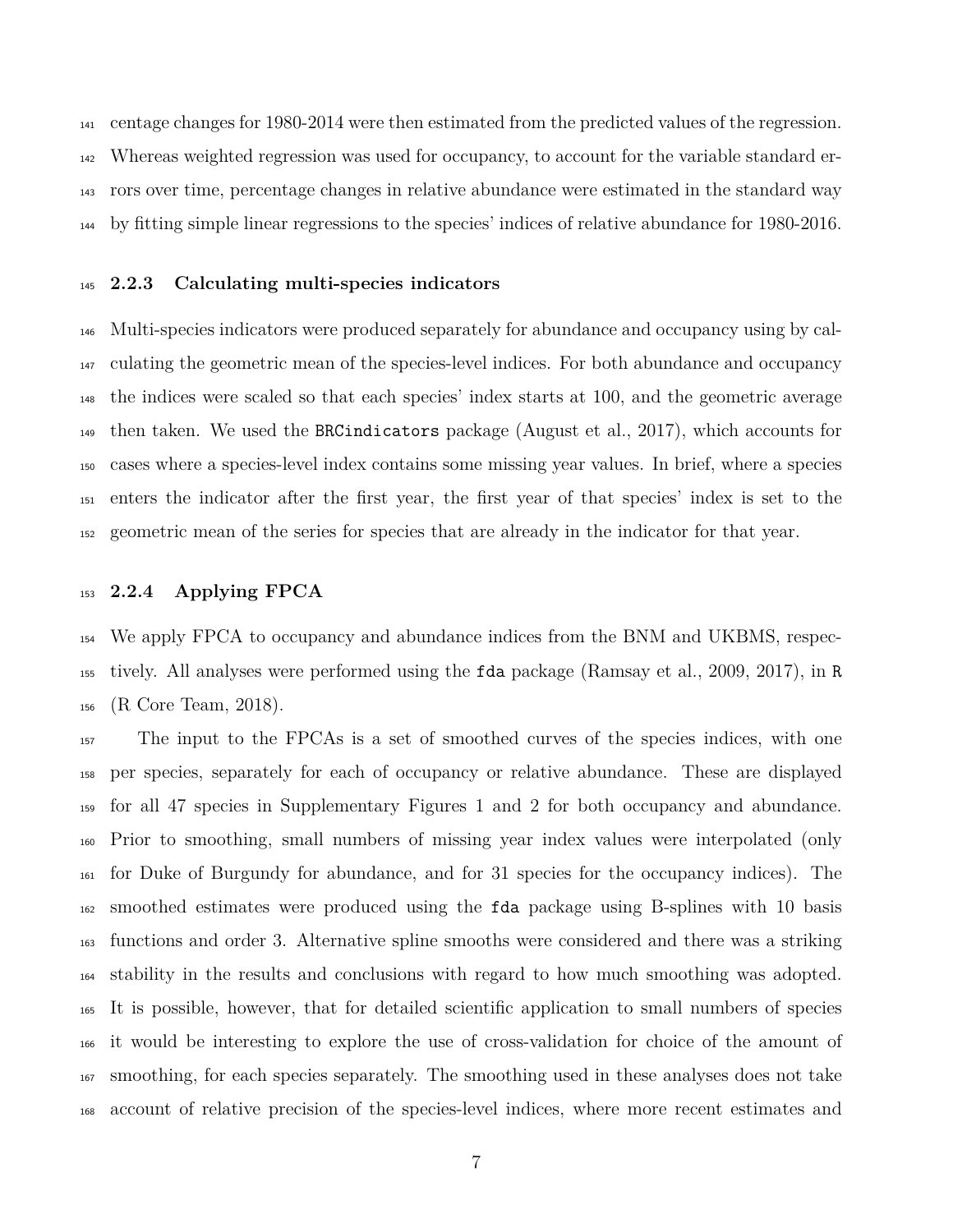better recorded/monitored species are typically more precise.

 For each survey separately, because the index values for any species at each time have similar ranges, FPCA operates on the covariance matrices. In addition, for each species each smoothed set of indices is centered by removing the mean over time before analysis.

 We first review the associated harmonics plots, which display the principal component functions, and then the corresponding functional principal component scores. The scores are formed in an analogous way to how principal component scores are obtained for standard PCA, though it is more complicated due to the use of curves rather than measurements (Ramsay et al., 2005, p. 149). We distinguish between habitat specialists, migrants and wider countryside species, based on the classification in Asher et al. (2001). We draw comparisons with species-level abundance and occupancy trends estimated from the associated indices. A three-dimensional plot for the first three principal components for the UKBMS analysis was created using the plotly package (Sievert et al., 2017).

 Necessarily, results obtained from a FPCA depend upon the time periods analysed, and it is sometimes informative to consider how trends and indices change for different time inter- vals. We compare results from different time periods in Sections 3 and 4 of the Supplementary material. In particular we use Procrustes analysis (Gower, 1975) to match component plots from different time periods. Further comparisons of abundance and occupancy using FDA techniques are also given in Section 5 of the Supplementary Material.

#### **3 Results and discussion**

#### **3.1 Indicators for occupancy data**

 Multi-species occupancy indicators, formed using the geometric mean, are shown in Figure 2, where habitat specialists display a greater decline in occupancy since 1980 compared to wider countryside species. The associated species-level occupancy indices are given in Supplementary Figure 1. For illustration, a bar chart displaying the percentages of species increasing and decreasing (including significance) is given in Figure 2, which is produced separately for subsets of species in biodiversity indicators.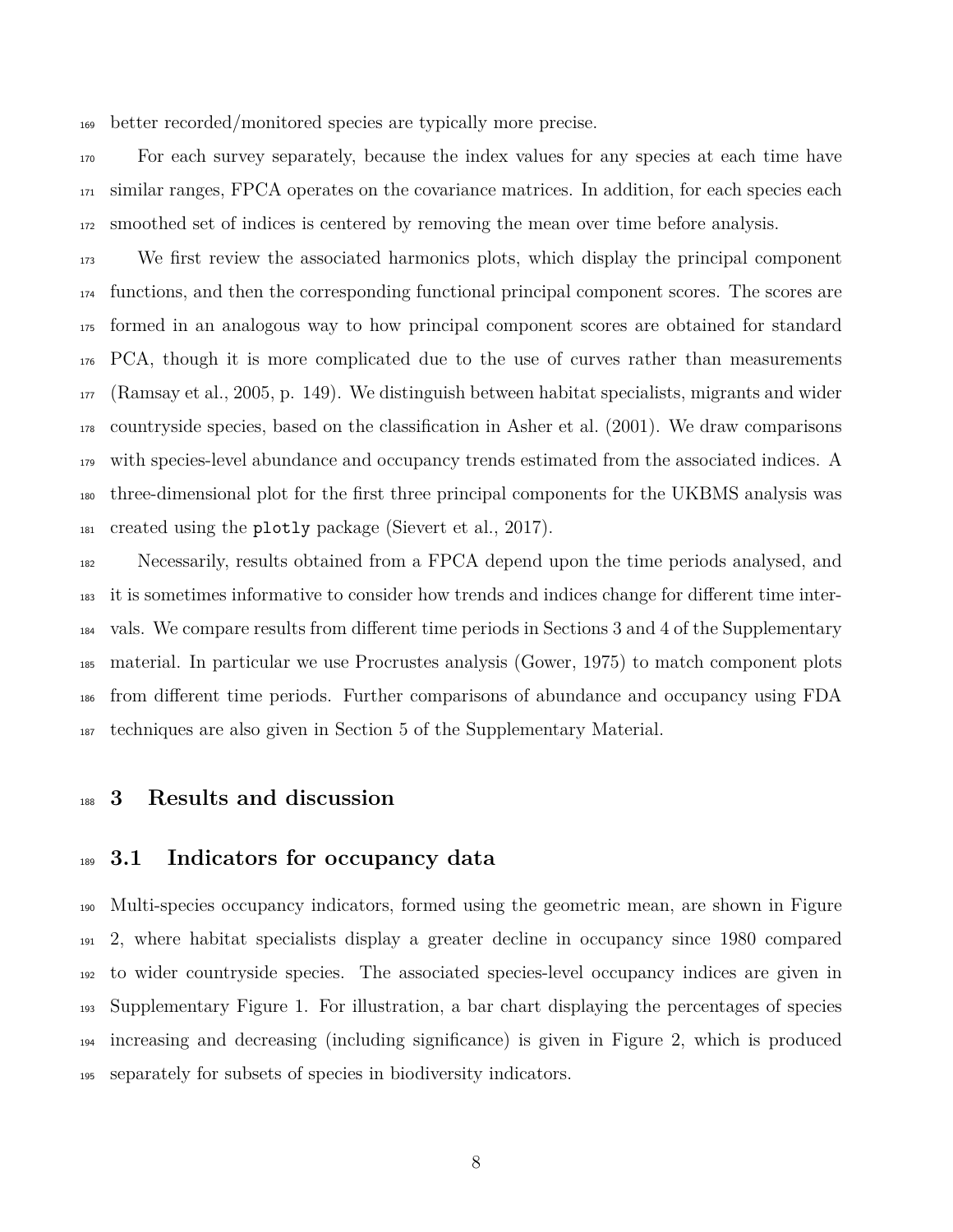

Figure 2: (a) Multi-species occupancy indicators calculated by the geometric mean of the occupancy indices for 47 UK butterflies for 1980–2014.(b) Bar plot giving percentage increases/decreases of individual butterfly species, where significance refers to the 5% level.

#### **3.2 FPCA of occupancy data**

#### **3.2.1 Harmonics plots**

 Figure 3 provides us with a potential means of interpreting the first two principal compo- nents of FPCA applied to the BNM occupancy indices by showing a harmonic plot for each functional principal component. The first principal component orders species according to whether they have high or low occupancy, essentially corresponding to an average occupancy over time: at one end of the scale are species with near constant high occupancy, while at the other end are species with near constant low occupancy. This first component describes 97.4% of the total variance. The second component contrasts species that are declining over the time period with species that are increasing, although in both cases the harmonics level out for the most recent few years. Thus although it does not explain much of the total variance, just 1.9%, this component has a clear interpretation.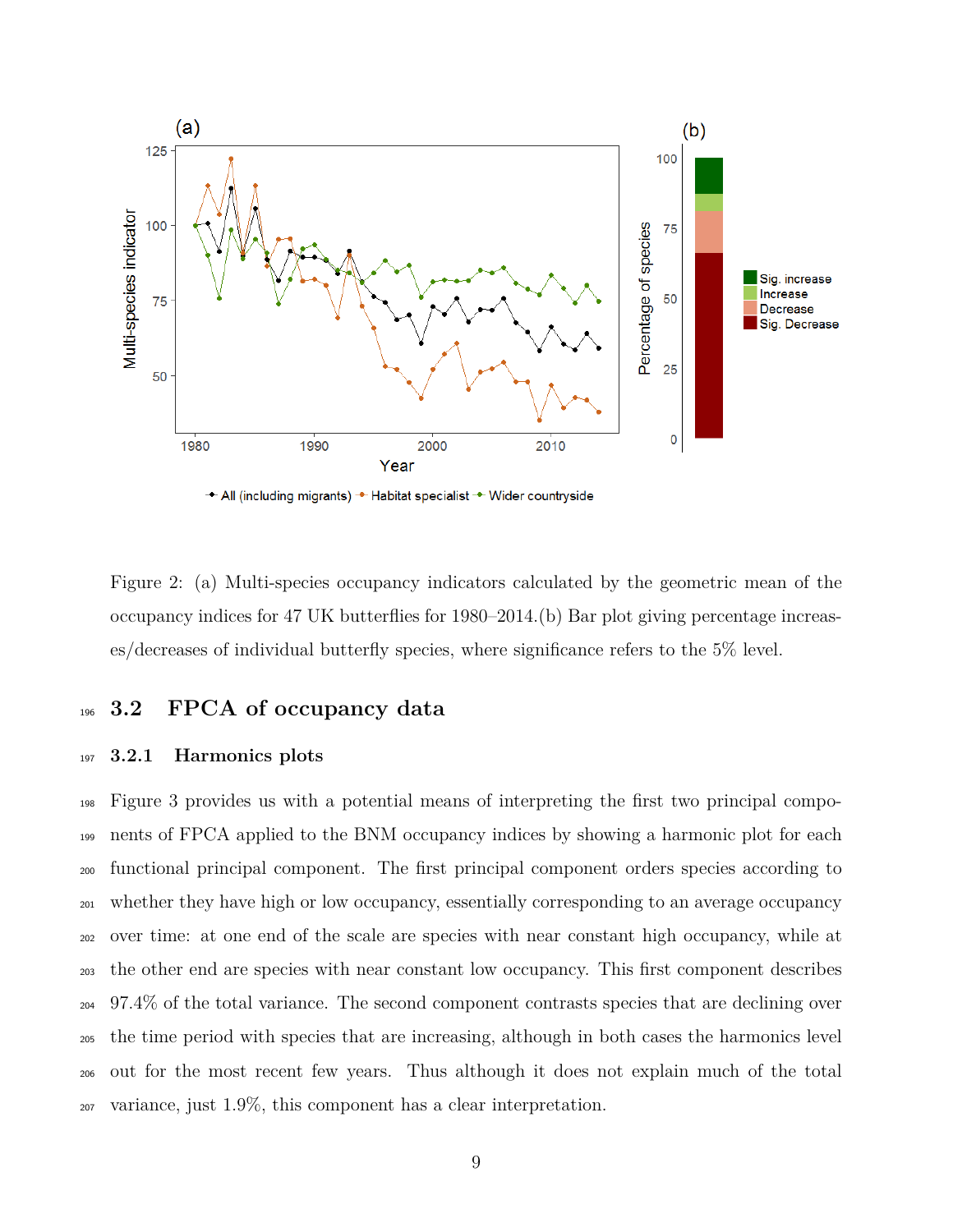

Figure 3: Harmonics plots of the first two functional principal components for the BNM data. The arithmetic average of the species indices is shown by a solid line, with the end of each component plotted using  $+$  (blue) and  $-$  (red). The percentages of variance for the first two components are 97.4% and 1.9%.

 Both plots in Figure 3 show the arithmetic mean of all smoothed indices for all years, and this is the same in each case. It therefore plays a similar role to the geometric mean for all 47 species (Figure 2a). The first two functional principal components describe most of the total variance, so that we have reduced the information in the species-level curves (Supplementary Figure 1), and can represent the species as points in two-dimensional space (see Figure 5a, with discussion to follow), with coordinates given by the first two functional principal component scores. This is a great simplification compared to having 35 (annual) data points for each species.

 With minor differences, we have found the general patterns of the harmonics plots of Figure 3 to appear in other occupancy analyses, for example of Scottish moths (Dennis et al., 2019), when occupancy data on 225 moth species were analysed (Section 2 of the Supplementary Material). The same is also true if we divide the data into the first half and second half time periods and analyse the two halves separately (see Section 3 of the Supplementary Material).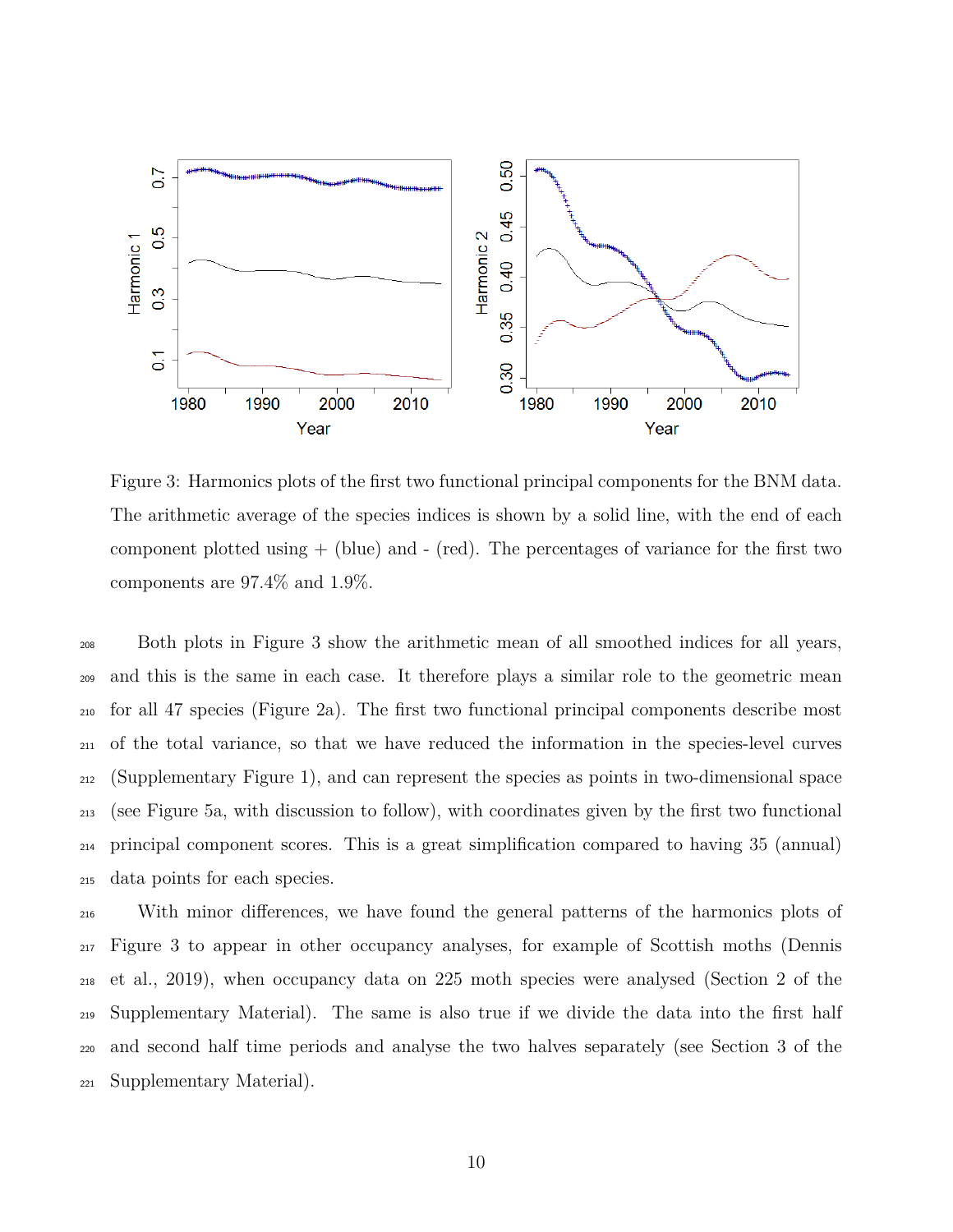#### **3.2.2 Comparison with species-level occupancy trends**

 Figure 4a shows the estimated percentage trend for each species, plotted against the corre- sponding second functional principal component score, denoted by X2. Note that all principal component scores are centered on zero due to the mean centering at each individual time point. As we might expect from the interpretation of the second component provided above by Figure 3, there is a relationship between the trend and the second functional component score, however it is not a linear one. The association is approximately linear for wider coun- tryside species, however habitat specialists, with generally lower occupancy, necessarily have smaller absolute changes, resulting in relatively small values for *X*2.

 Figure 4b distinguishes between values that are significantly changing (increasing or de- creasing), each at the 5% level. While there is a correlation between the *X*2 and trend values, the *X*2 axis is reflecting shapes of the individual species indices in a more complex way than simply ordering the species according to their estimated trend value. It is instructive to relate the points back to the index plots for the species that they represent. Rug plots are displayed along the axes in Figure 4, which indicate the values taken by species along those axes, and this feature recurs in similar plots in the paper.

 In Figure 5a each species is plotted according to the scores of its first two functional prin- cipal components, *X*1 measuring average occupancy, and *X*2 indicating whether the species is increasing or decreasing over time. Figure 5a identifies two main clusters of species, driven by the size of occupancy, suggesting that it might be of interest to analyse these two clusters separately. This is in fact what is essentially done when multi-species indicators are produced separately for habitat specialists and wider countryside species (Figure 2a). However this distinction is not clear cut in that a small number of the wider countryside species appear similarly placed to the habitat specialists. These are the wider countryside species with rela- tively low estimates of occupancy probability. The second component corresponds to species  $_{247}$  that are increasing/declining over the entire time period, and therefore provides the relevant information in the individual species occupancy indices in Supplementary Figure 1. Thus here the *X*2 values alone, on the y-axis, illustrate important information that is hidden when the geometric mean indicator is formed.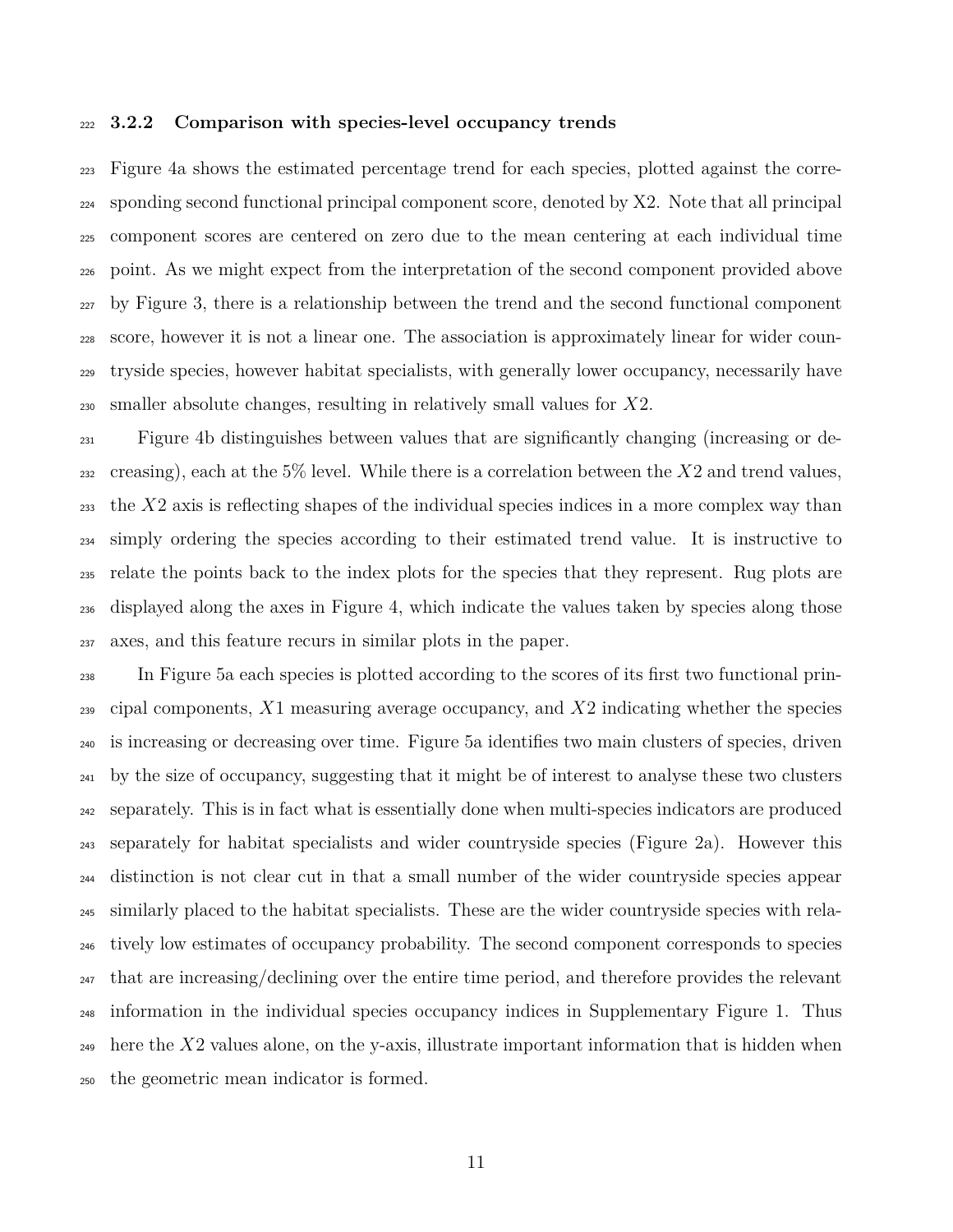

Figure 4: Estimated species occupancy trends (percentage changes) versus the corresponding scores that result on the second axis (*X*2) from the FPCA analysis of the BNM data; the locations of points are the same in both plots. (a) Colours indicate species classification: habitat specialists, migrants and wider countryside; (b) colours indicate category of trend, as summarised in Figure 2b. The vertical and horiztonal dashed lines indicate no change in occupancy and X2 values of zero, respectively.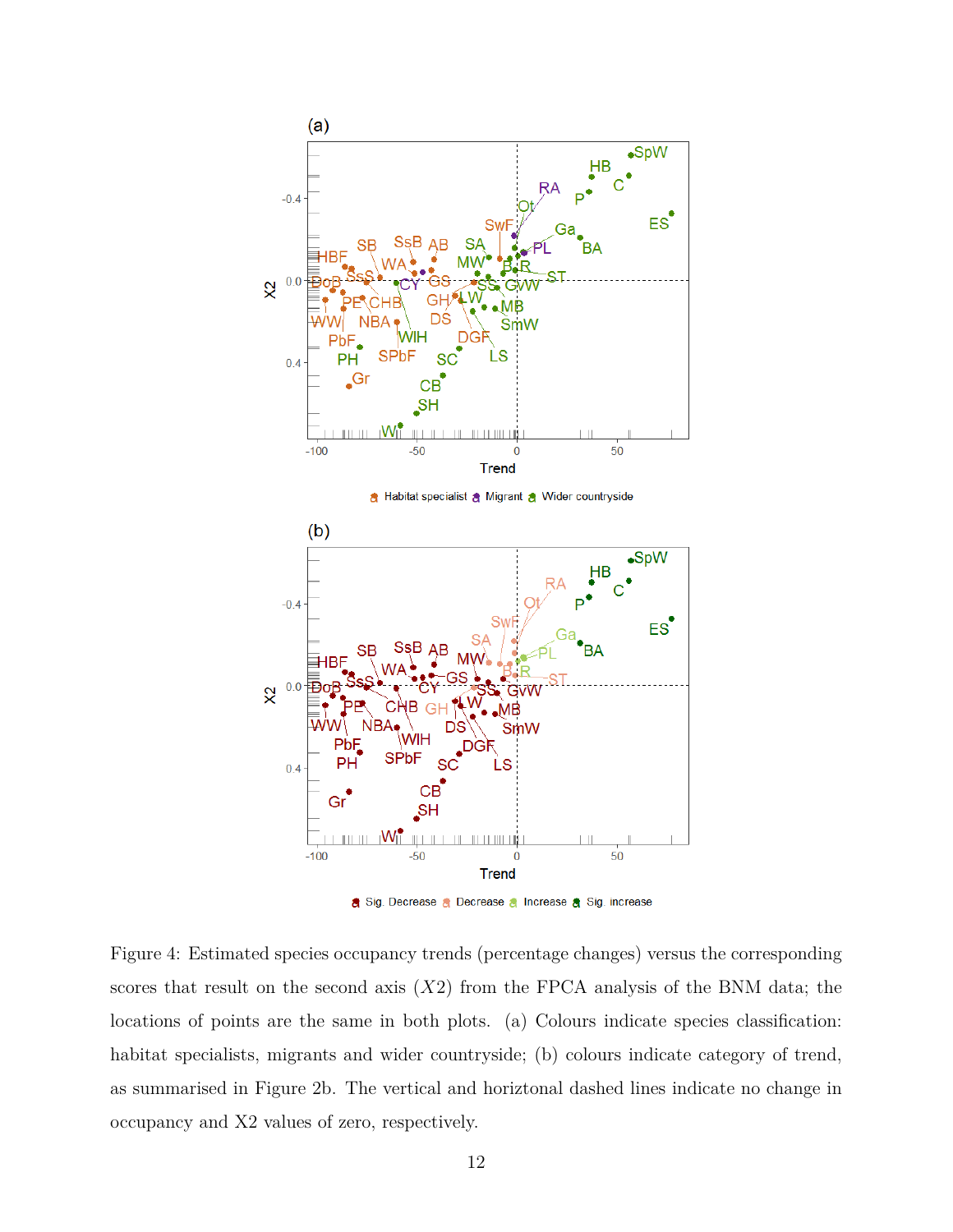

Figure 5: (a) Plot of the two functional principal component scores, *X*1, measuring average occupancy, and *X*2, measuring increase or decrease, for all 48 species for the full time period. The axis for *X*2 has been reversed. The dashed lines indicate score values of zero. (b) For comparison we replace *X*1 by the average occupancy index value and *X*2 by the estimated species occupancy trend. The horizontal dashed line indicates no change in occupancy.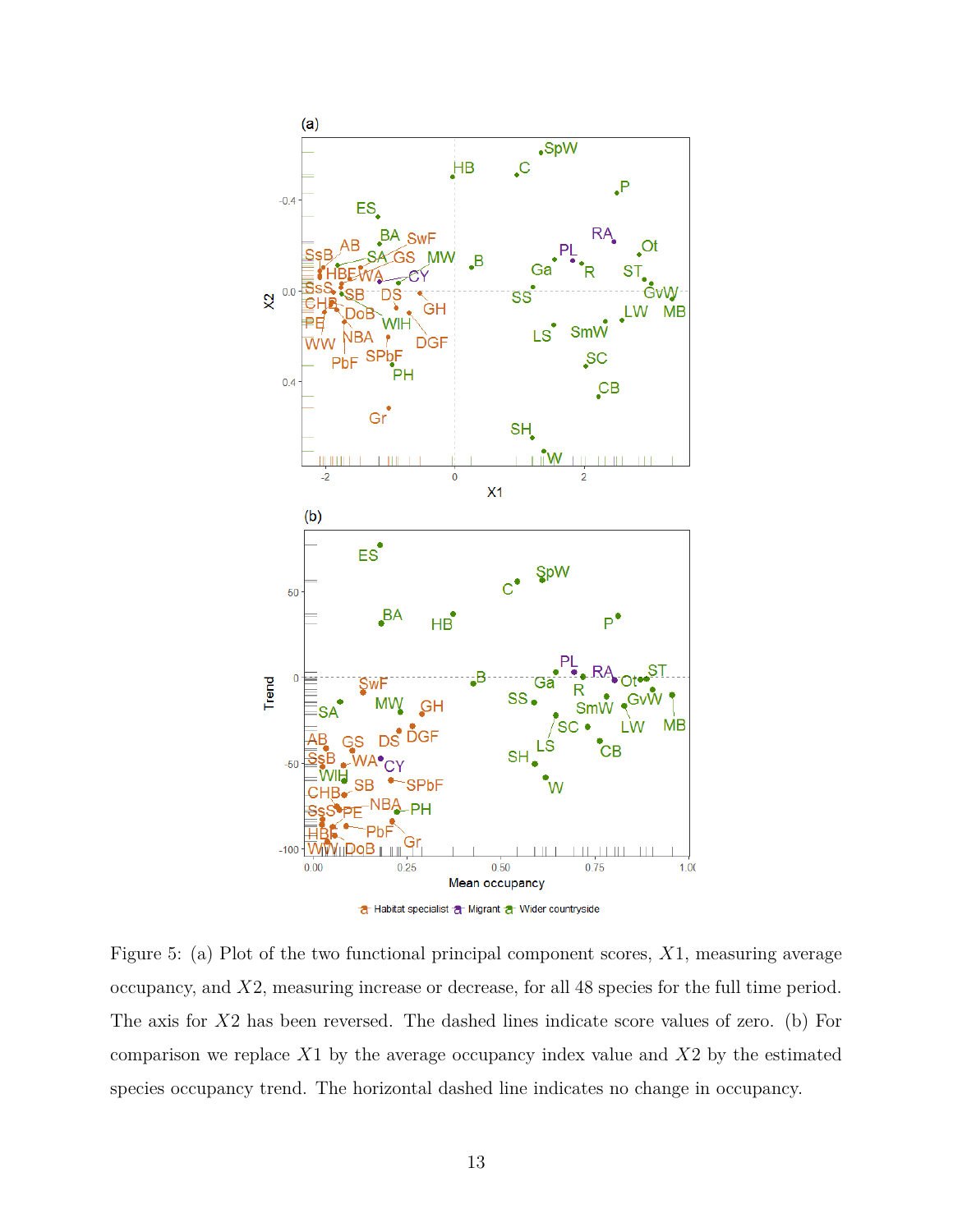Species to the right of *X*1 have high occupancy, and those to the left have low occupancy. Species at the top of *X*2 are increasing, and those at the bottom are decreasing. It is easy to verify this: see for example the positions of Meadow Brown (MB, high occupancy and minimal change over time), Speckled Wood (SpW, medium occupancy and increasing over time), and Grayling (Gr, relatively low occupancy and much temporal decline) for which species-level occupancy indices are shown in Figure 1a and Supplementary Figure 1. Wall and Small Heath stand out as showing the lowest values of *X*2, representing the largest absolute declines in occupancy, and despite being wider countryside species they are considered to be priority species for conservation.

 FPCA has demonstrated a great economy in description of occupancy of 47 butterfly species over the time period. It provides a huge improvement over a single bar plot, at the cost of just introducing one extra dimension of plotting (2 dimensions, rather than 1), and does not have to replace a bar plot, but can be considered in association with it.

 Figure 5b is motivated by Figure 5a, and provides an alternative display of potentially similar information. Given that FPCA is objective, it is interesting that there are some similarities between the two figures. Figure 5b has the advantage that it might be easier to understand than Figure 5a, since FPCA is not needed and percentage change information is included. However in this case the two variables are now correlated, as they have not resulted from a FPCA. It is useful to combine mean occupancy with percentage trend in a single plot, as we can see that the species with the largest percentage declines have the smallest occupancy. This information is lacking in a standard bar chart summarising species trends (see Figure 2a). Figure 5b is suggested by Figure 5a, and it is only for Figure 5a that we know that most variance is described. Thus we can with confidence consider the spatial location of species in relation to others, as close points in Figure 5a indicate species which exhibit similar species indices.

#### **3.3 Indicators for abundance data**

 Multi-species indicators for the relative abundance of butterflies, formed using the geometric mean, are shown in Figure 6a, for all species and also for habitat specialists and wider countryside species separately. The patterns of behaviour shown here are somewhat different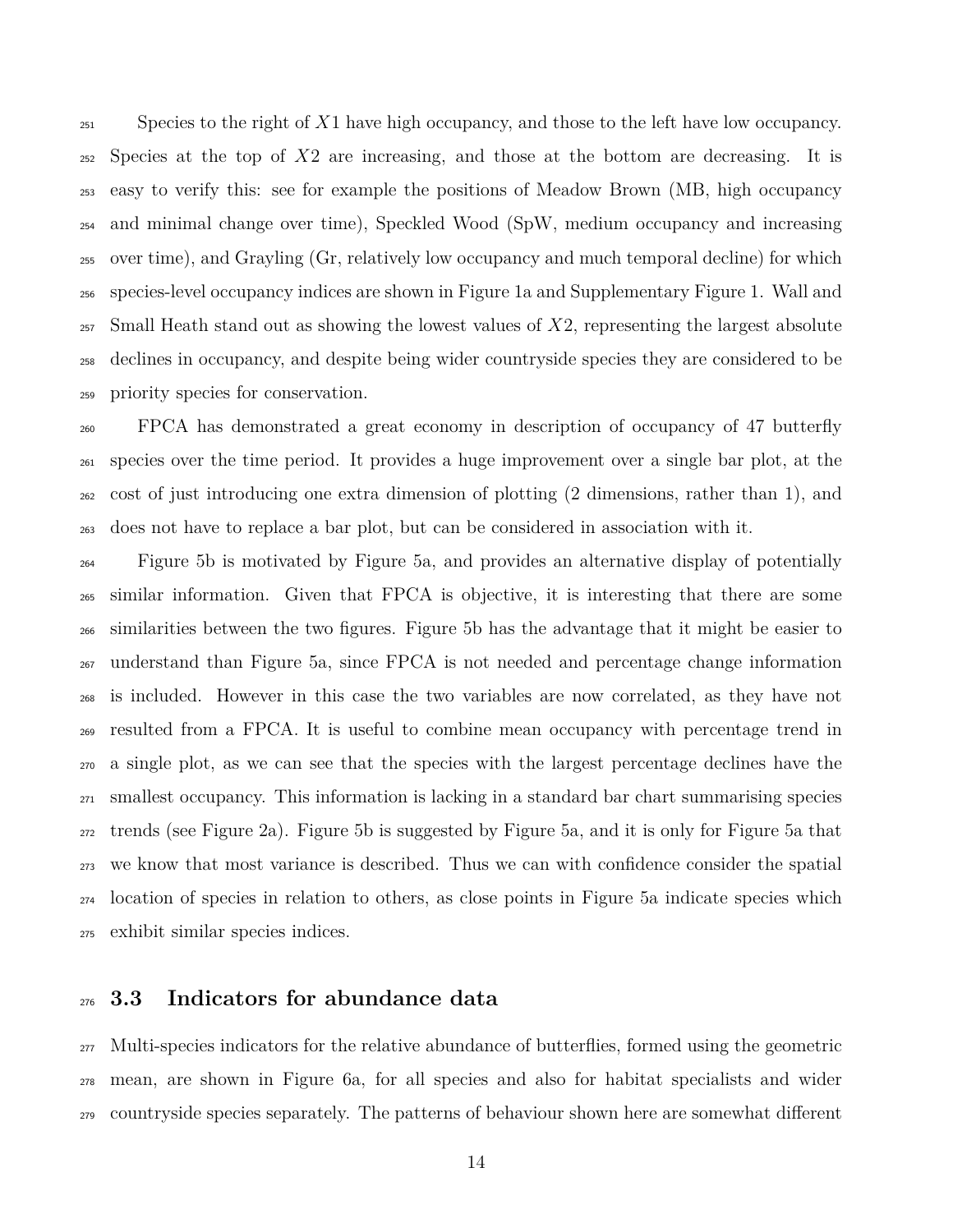from those in Figure 2a, and we note also that there is a degree of apparent cycling for the indicators. The relevant species indices of abundance are given in Supplementary Figure 2.



Figure 6: (a) Multi-species abundance indicators calculated by the geometric mean of the relative abundance indices for 47 UK butterflies for 1980–2016.(b) Bar plot giving percentage increases/decreases of individual butterfly species, where significance refers to the 5% level.

#### **3.4 FPCA of abundance data**

#### **3.4.1 Harmonics plots**

 The harmonics plots resulting from the FPCA applied to the relative abundance indices (Figure 7) show differences compared to those obtained for occupancy indices (Figure 3), partly due to the differences in scale of the two types of indices. Since the relative abundance <sup>287</sup> indices are all standardised (on the  $log_{10}$  scale with a mean of 2), the dominant first component for the occupancy case is no longer present, and instead we have as the first component one that resembles the second component for the occupancy FPCA, in this case indicative of an increase or decline in abundance.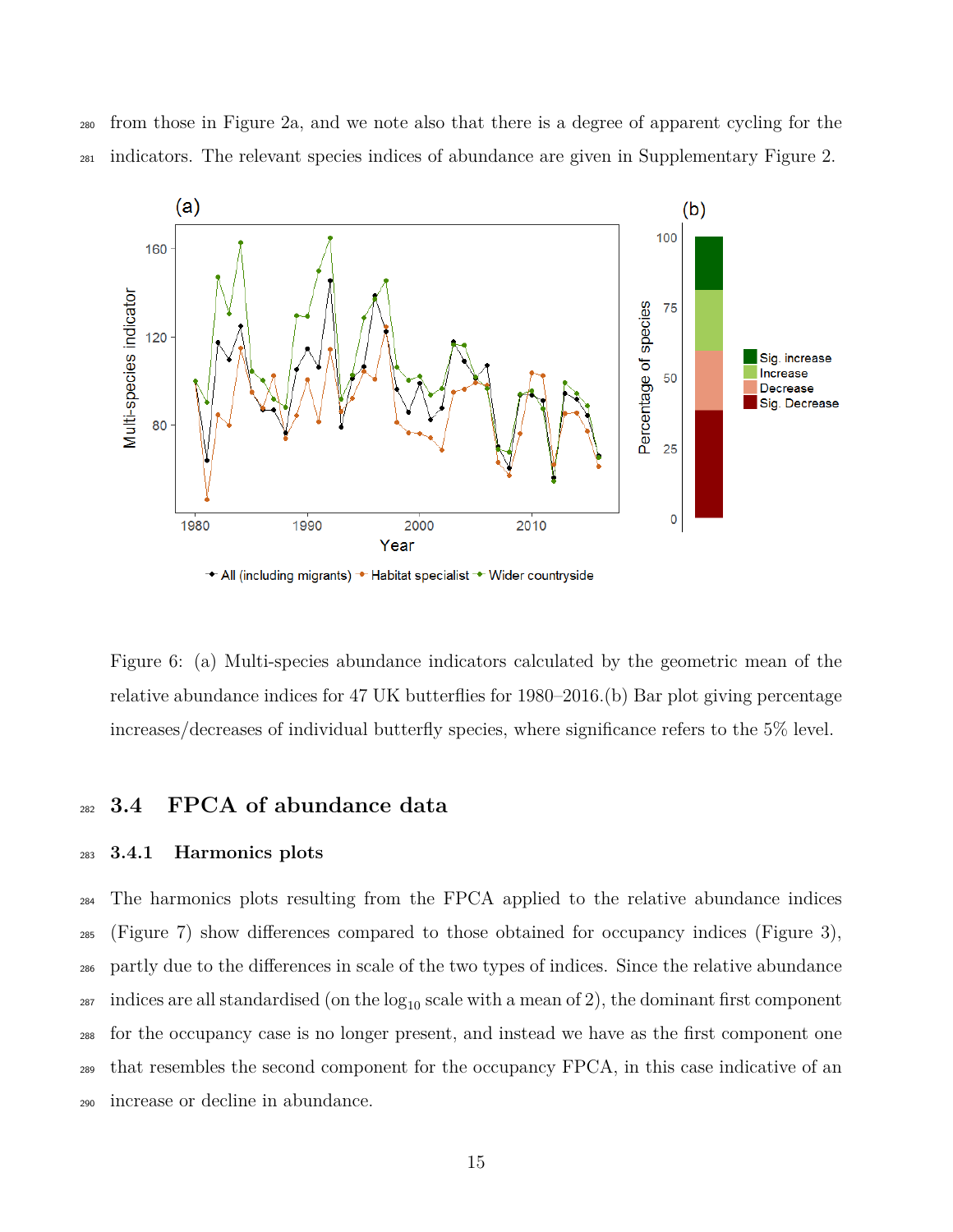

Figure 7: Harmonics plots of the first three functional principal components for the UKBMS data. The arithmetic average of the species indices is shown by a solid line, with the end of each component plotted using  $+$  (blue) and  $-$  (red). The percentages of variance for the first three components are  $59.2\%$ ,  $18.5\%$  and  $8.8\%$ .

 Both the second and third components are more difficult to interpret. For example, the second component distinguishes at one end of the range species that increase from a low abundance before declining again, and at the other end of the range species which behave similarly, but after an initial decrease from an initial high abundance. Thus one might regard the latter type of species as behaving in a similar way to the former type of species, but later in the time period, and this can be checked by reference to the species' index plots.

#### **3.4.2 Comparison with species-level abundance trends**

 Plotting the first abundance functional principal component scores vs the estimated trends, as was done for the occupancy study, gives the near-linear plot of Figure 8 when a logarith- mic transformation is used for the trend, which is an interesting and unexpected feature. This is due in part to the fact that what is measured is relative abundance, so that similar denominators feature when percentage trends are formed, in contrast to the situation with occupancy data.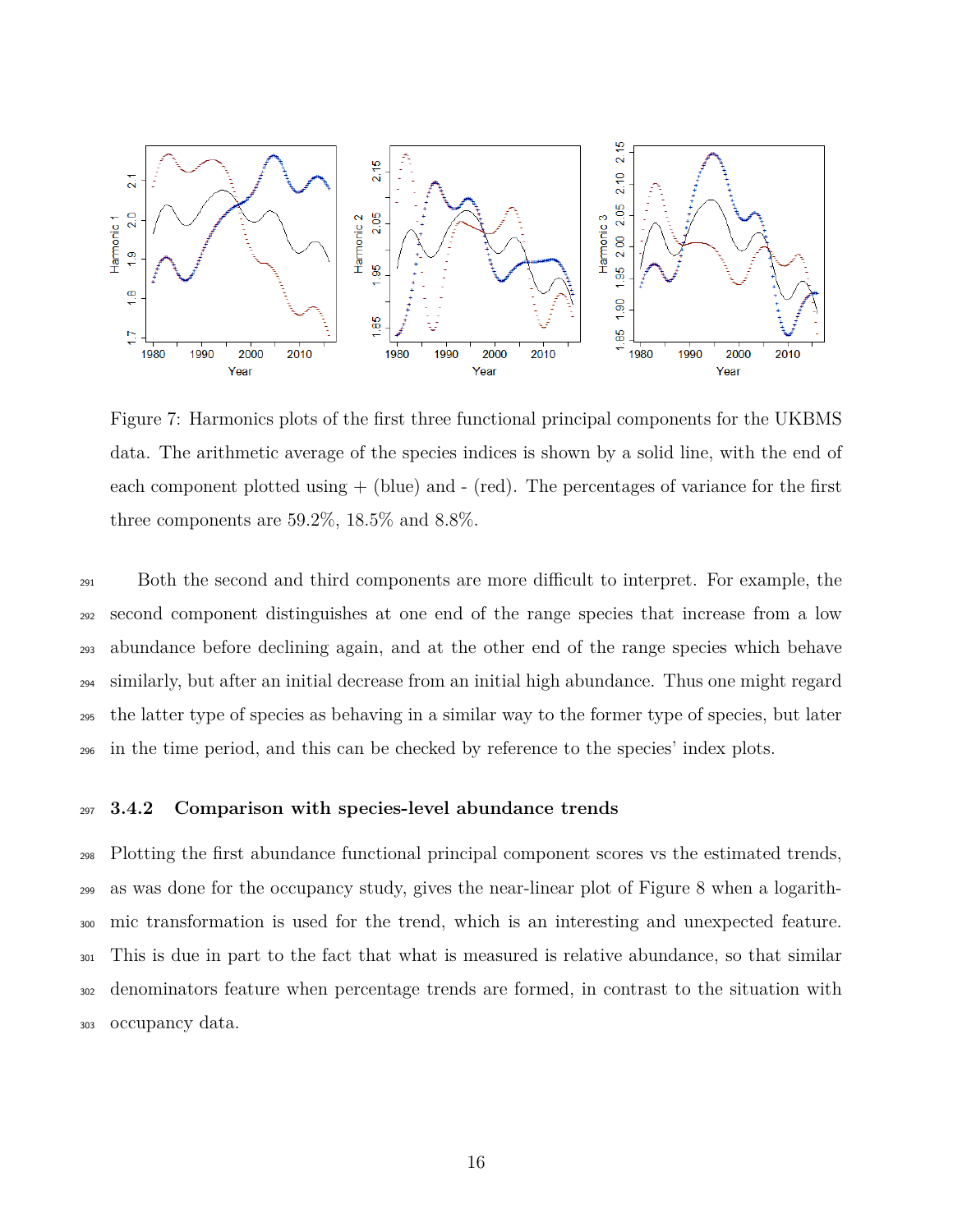

a Sig. increase a Increase a Decrease a Sig. Decrease

Figure 8: Plot of the first functional principal component score for the FPCA of UKBMS data plotted vs a logarithmic transformation of the estimated trend for each species. The vertical and horizontal dashed lines indicate no change in abundance and score values of zero, respectively.

 The plot of species according to the first two functional principal components is shown in Figure 9a. The first component now measures abundance trend, and the second compo- nent distinguishes different patterns to the changes, as explained above. Note that these two components explain 77.7% of the total variance. If we include the third component then the percentage explained increases to 86.5%. A particular three-dimensional plot is given in Supplementary Figure 4 and the three-dimensional configuration can be accessed at https://plot.ly/∼EBDennis/1. This allows the three-dimensional plots to be rotated, and the identity of individual points to be revealed.

 Figure 9 suggests that there is no indication of clustering of species, and we have a main core of species, together with a number of outlying species. Here, and also in the case of occupancy analysis, such results are useful in suggesting how one might group indices for presentation, as well as for categorisations for indicators. Outliers may be detected formally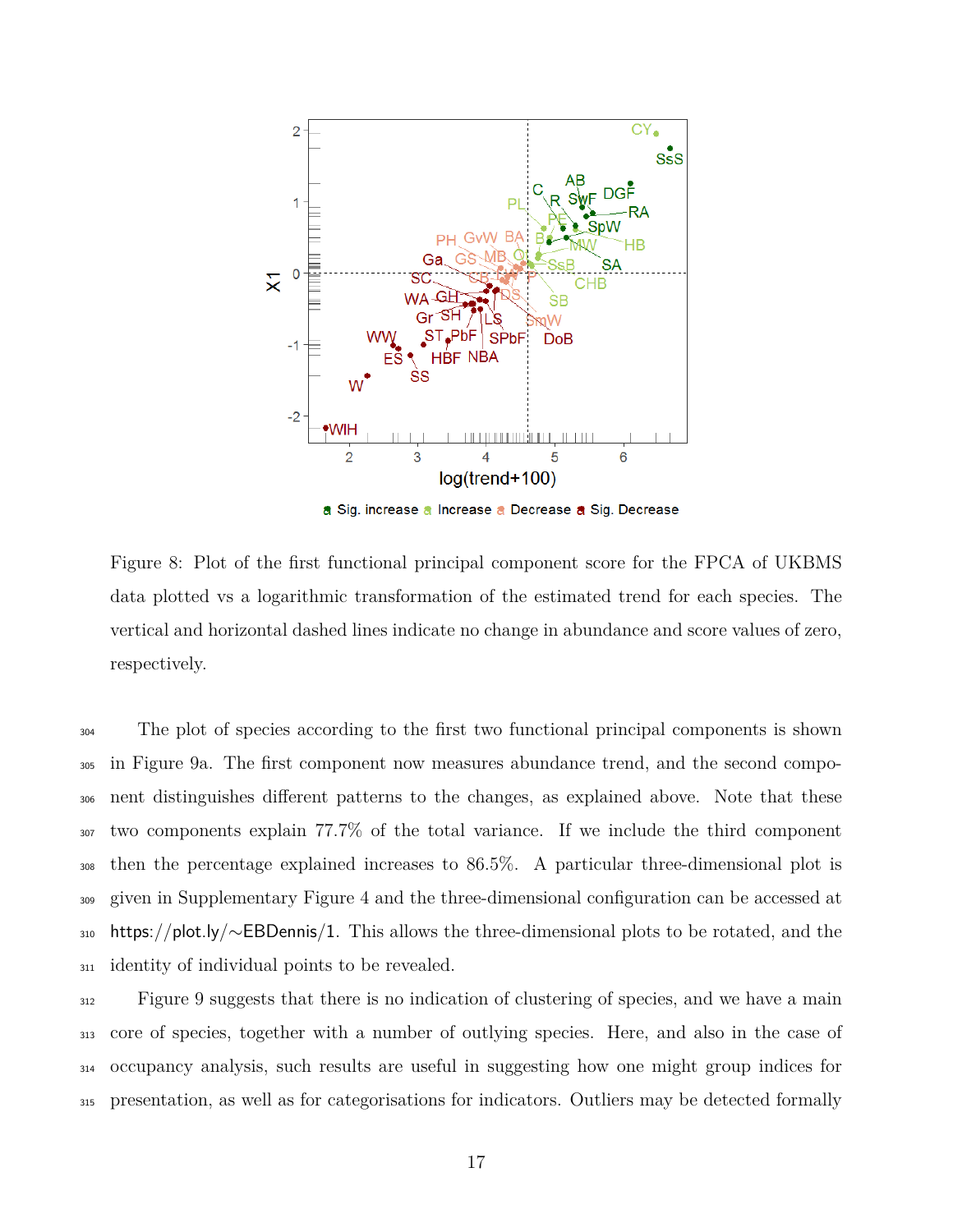

Figure 9: Plot of the functional principal component scores following a FPCA of the abundance indices: (a) components 1 and 2 and (b) components 1 and 3. The dashed lines indicate score values of zero.

<sup>316</sup> in a variety of ways; see eg., the formal peeling approach of Barnett (1976). We note here in <sup>317</sup> particular the species CY, HBF, WlH, W, WW, SsS and PE.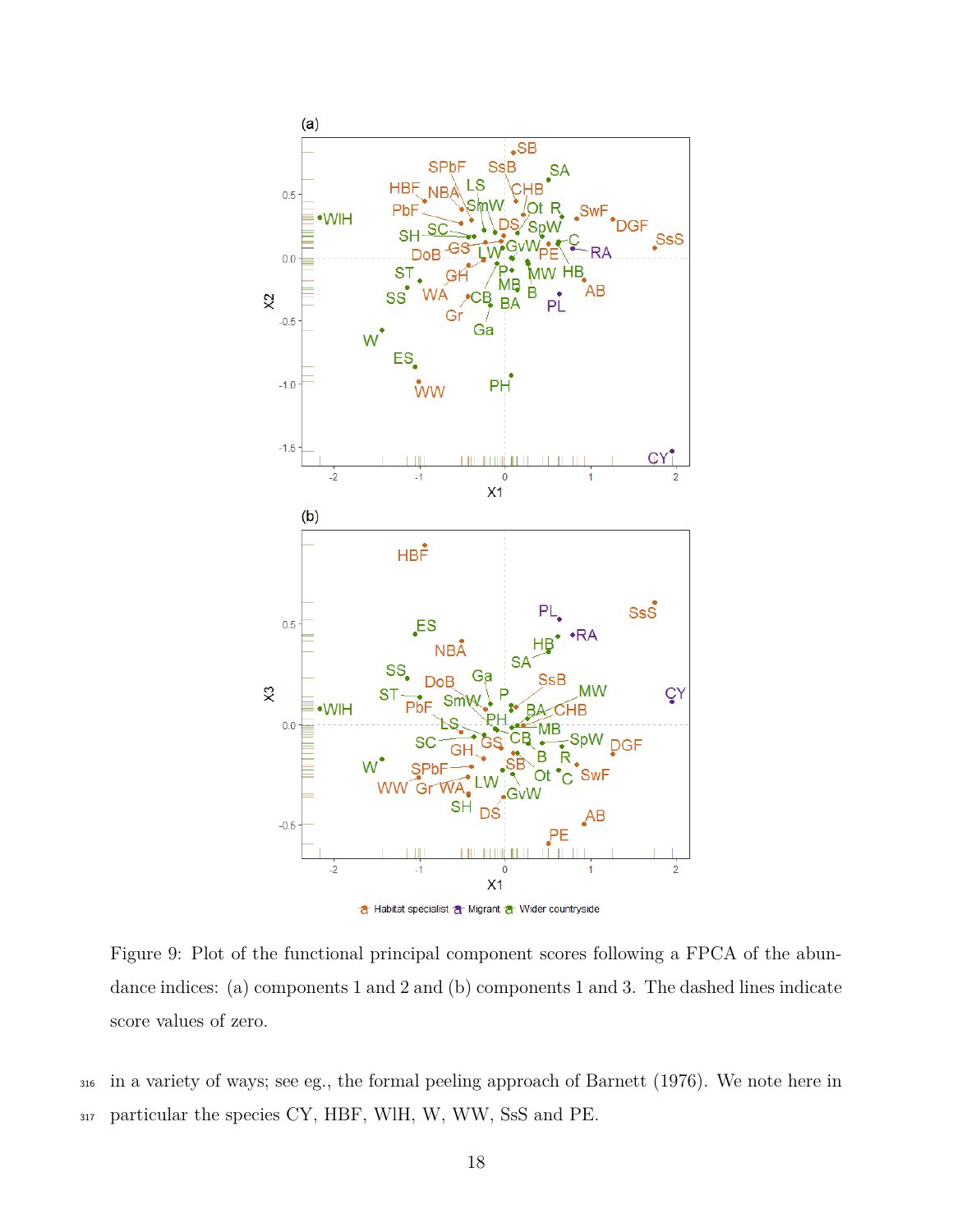It is interesting to note the increases in abundance in all three migrants. WlH and CY are at opposite ends of dimension *X*1, and their indices correspond to the extremities of that axis suggested in Figure 7. The same is true of the indices of PE and HBF, at opposite ends of dimension X3. In addition to considering the interpretation of dimensions, as here, we can also use the plots in this abundance case in three dimensions in order to identify which species are close to which, and therefore show similar abundance indices.

 The three different categories of butterfly species are not as separate as for the BNM case, which is in part a consequence of the standardisation of indices in the UKBMS case (as seen from Supplementary Figure 2). This ties in well with the relative agreement of the multi-species indicators of Figure 6.

#### **3.5 Comparison of abundance and occupancy trends**

<sup>329</sup> In Figure 10 abundance and occupancy trends are compared, where in Figure 10a log trends are shown in order to improve the presentation. There was a slight difference in the time periods considered (1980-2014 and 1980-2016). We note from Figure 8 that in Figure 10b  $\alpha$ <sup>332</sup> the abundance axis, X1, is similar to log(trend+100), where "trend" refers to the abundance trend, and this contributes to similarities between the two plots in Figure 10. There is 334 a greater correlation in panel (b) ( $\rho = 0.36, p < 0.05$ ) than in panel (a) ( $\rho = 0.20, \text{ not}$  significant at the 5% level). Differences arise because the occupancy trends (Figure 10a) are relative to the scale of the occupancy index, whereas *X*2 (Figure 10b), represents overall change on the occupancy scale, since *X*1 and *X*2 are uncorrelated.

 The positions of migrant species provide an interesting comparison and verification. In terms of occupancy, all three are increasing, though not dramatically so. There is no stan- dardisation in this case and CY has a smaller estimated occupancy probability than the other two migrant species, in line with common observation. However in terms of abundance, where there is standardisation, the three species appear to have more in common, including increases in relative abundances, which might possibly be related to climate change (Sparks et al., 2005).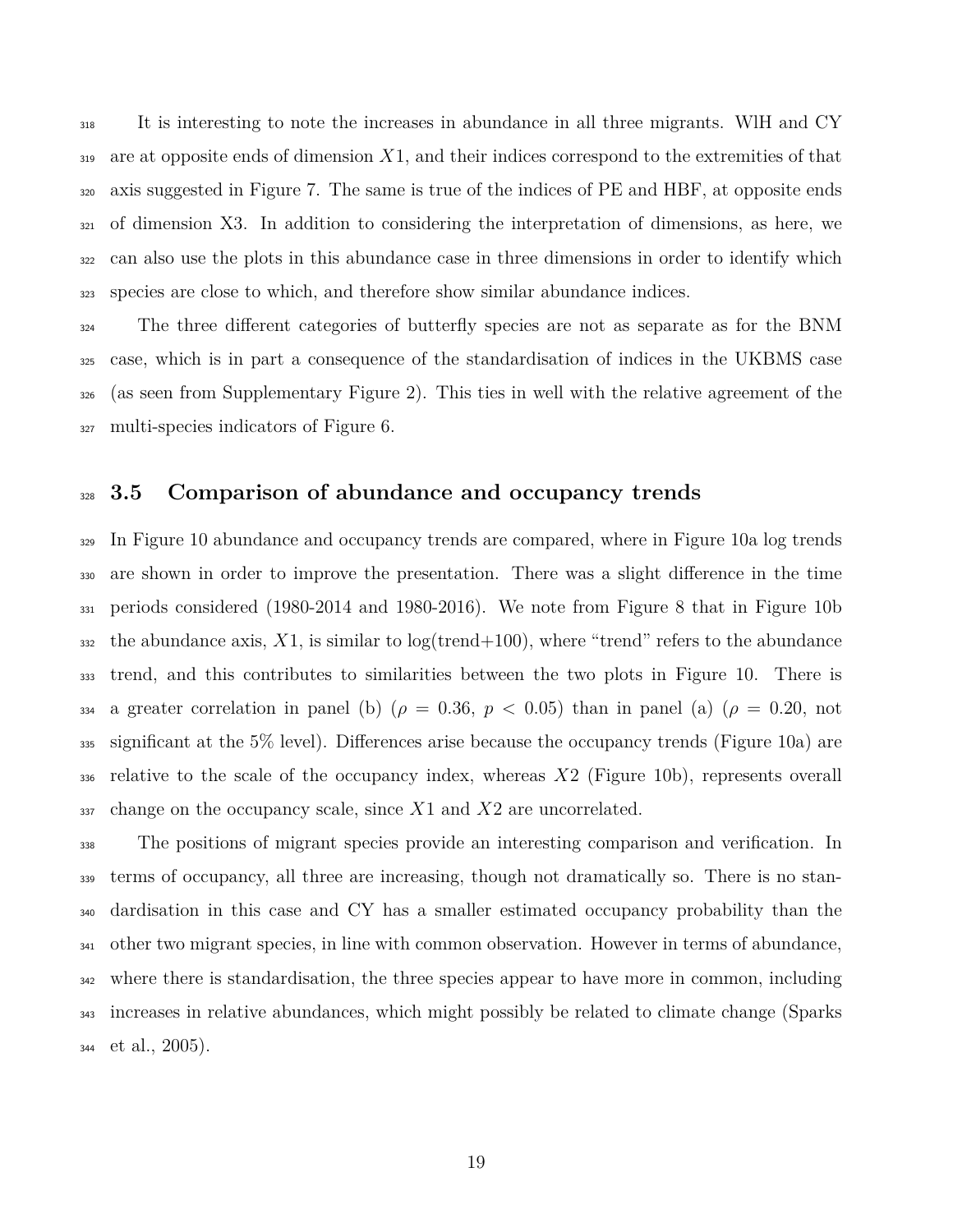

Figure 10: (a) Log(occupancy trend) vs log(abundance trend). The grey line represents the 1-1 line and the dashed lines indicate no change. (b) Plot of the scores of the second axis (*X*2) from the FPCA of BNM vs the first axis (*X*1) from the FPCA of UKBMS. The dashed lines indicate score values of zero. The axis for occupancy *X*2 has been reversed.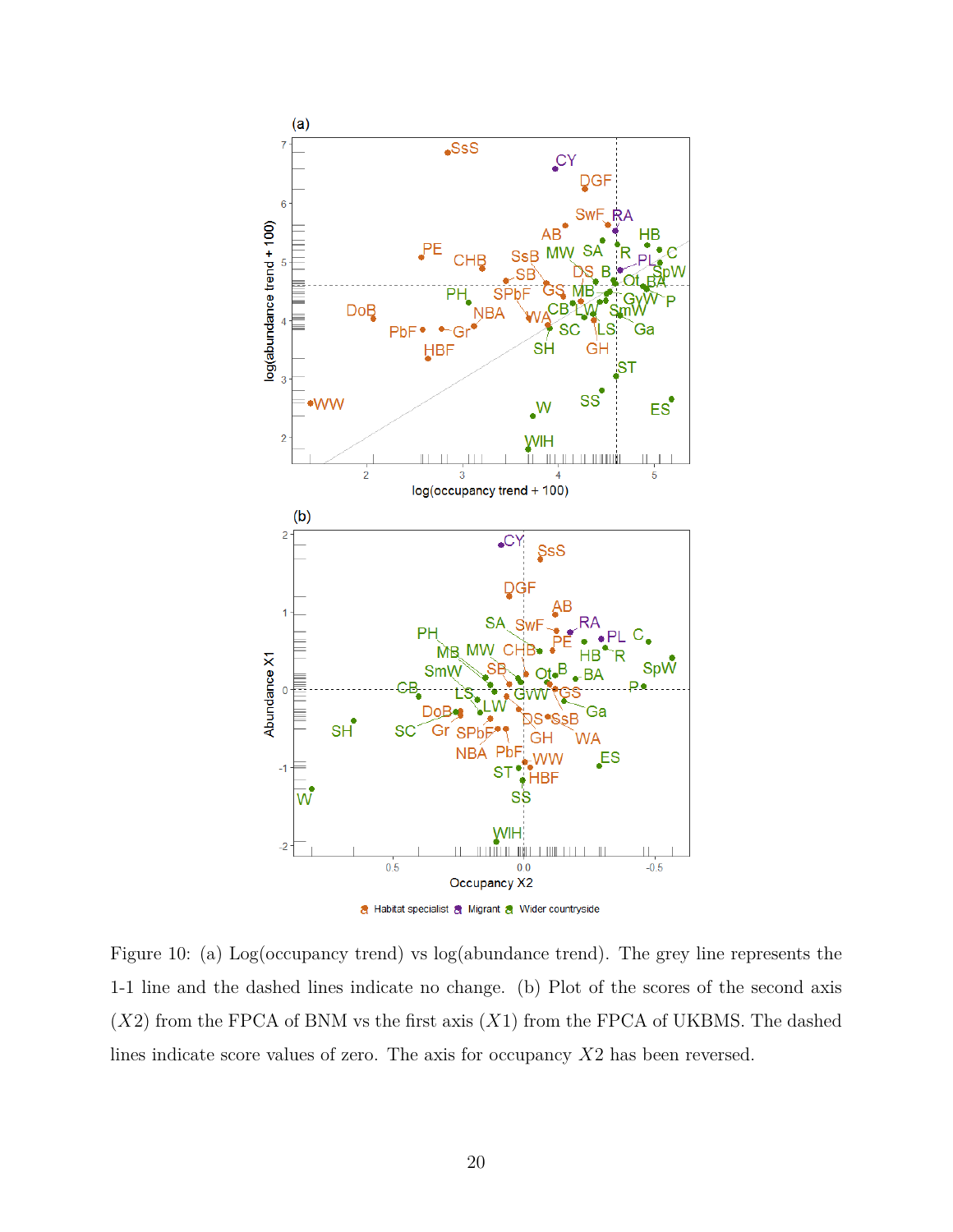#### **3.6 Recommendations**

 By displaying the underlying differences among species, figures presenting functional prin- cipal component scores are much more informative than simple bar plots of percentages of significant trends, and could be considered as alternatives. We have seen that a functional principal component arises for both occupancy and abundance analyses that distinguishes between species that increase or decrease over time, and that it differs from percentage trend, which is a simplification of complex indices. Percentage trends provide simple summaries, but have been seen to be crude representations of complex temporal change.

 How results of FPCA might be used in practice would depend upon the particular ap- plication, and the results obtained. In the context of occupancy, bar plots that supplement multi-species indicators could be replaced, or augmented by a plot comparing species average occupancy versus species trends (for example Figure 5b). Each species could be colour-coded appropriately, for example by the significance of the trends, by a species categorisation, or by taxon in multi-taxon applications. In combination with the multi-species indicators one would then see at a glance which species have different levels of occupancy and changes, and any clear outliers might be visible. Even in scenarios where the indicator is more species rich than the examples shown here, it would be possible to more easily interpret the variation among species, although individual species might not be decipherable. An alternative would be to use a corresponding plot showing principal component scores (for example Figure 5a), however a potential disadvantage would be that the figure may be more difficult to interpret and/or communicate to varied audiences who may use multi-species indicators.

 Recommendations for accompanying visualisations for multi-species abundance indicators are more context-specific, given the less readily interpretable *X*2 dimension from the FPCA, as well as the desirability of a three-dimensional representation in that case. In the absence of an absolute measure of mean abundance, suggestions similar to those made for occupancy above may be possible, for example by plotting the total species count, as a proxy for rep- resenting how abundant a species is, versus the species trends. We compare species' total counts with trends in Supplementary Figure 3, which shows interesting similarities with Fig- ure 5b, although it should be noted that the total count provides only a crude simplification of absolute abundance, for example since missing data have not been accounted for. Alter-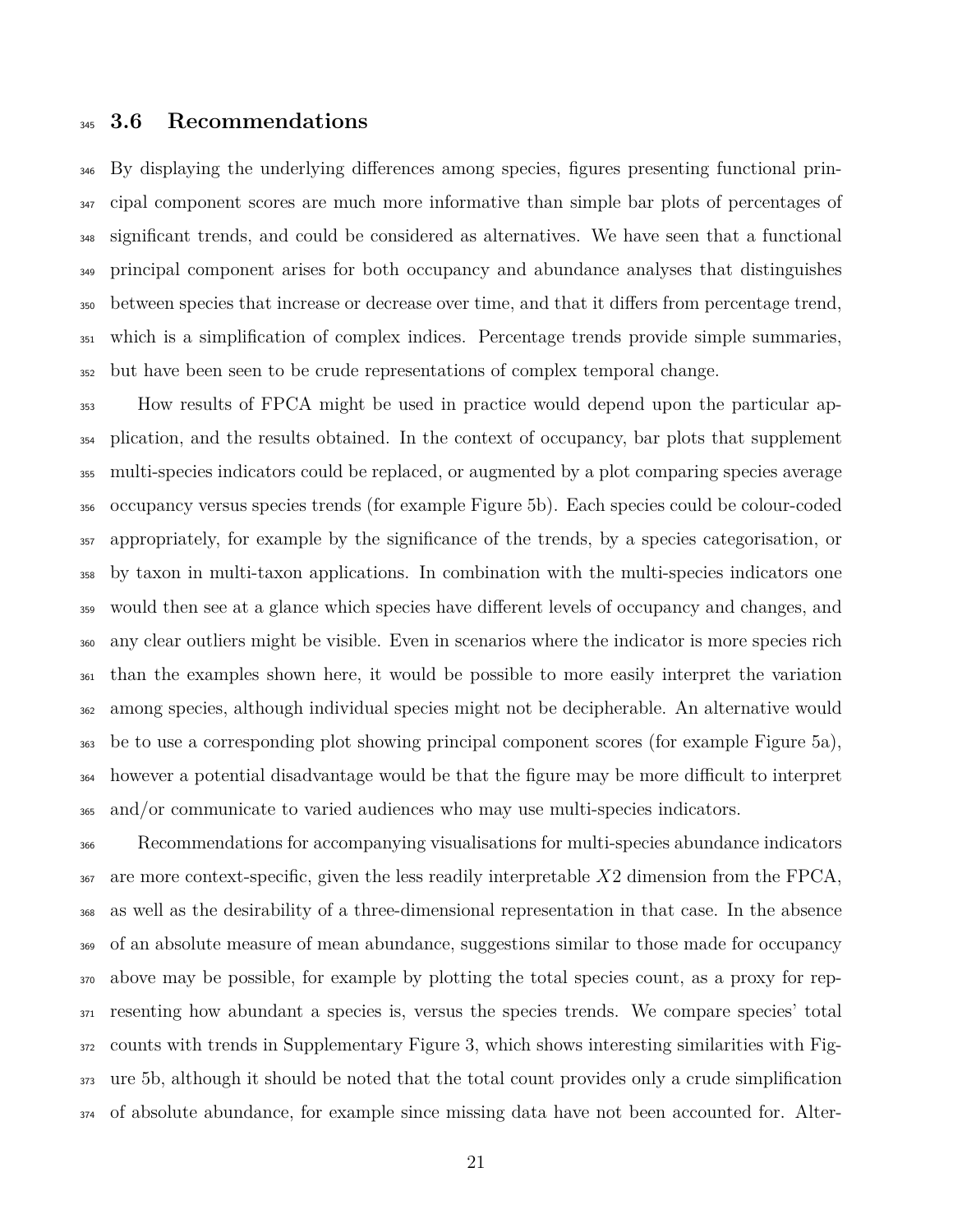

Figure 11: Summary of percentage trends for (a) occupancy and (b) relative abundance for 1980-2014. For abundance logged trends are shown. Points are coloured by significance of the trends, based on a 5% level, and the percentage of species for each category is also displayed. The dashed line indicates no change.

 natively, where occupancy data are also available, estimates of mean occupancy could also be used as above to provide additional information when considering changes in abundance. <sup>377</sup> A final suggestion, which would still provide additional information over bar plots of the species trends and could be used for both abundance and occupancy indicators, would be to 379 provide a single jitter plot of points representing species trends, or logged species trends, such as those shown for butterflies in Figure 11. The points in Figure 11 are in fact akin to the relevant rug plots in Figures 4 and 8. Points can again be categorised in various ways using colour and could also be readily shown for multiple time periods and/or subsets of species. Furthermore, the information displayed in bar plots is still displayed via the percentages, which are displayed in addition to the points in Figure 11.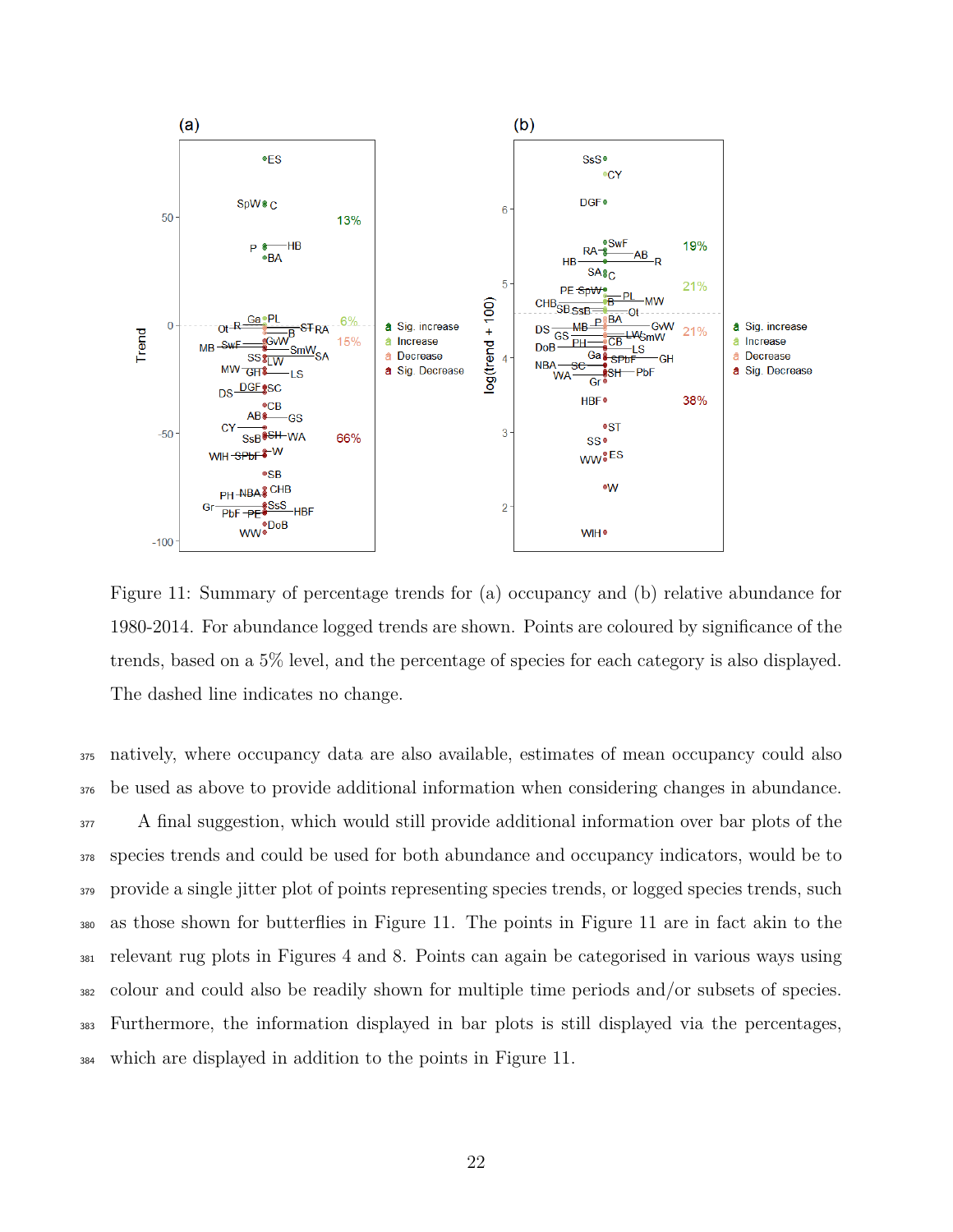#### **4 Conclusions**

 We have demonstrated the potential of FPCA as a powerful new tool for the study and interpretation of species occupancy and abundance indices. Much is already known regarding the changes of UK butterfly populations (Fox et al., 2015), so that the results obtained using FPCA are in part a validation of the usefulness of the approach. As might be anticipated, we have shown that the dominant first component for occupancy, which described the high/low species' occupancy, is not present when considering relative abundance indices which were on a standardised scale. If available, applying FPCA to estimates of absolute abundance would be of interest.

 For the two butterfly data sets illustrated in the paper, the analysis of occupancy data by FPCA appears to be more stable and readily interpretable than that of abundance data. This may reflect in part the fact that the abundance of species may respond more rapidly to environmental changes than their distribution (Gaston et al., 2000; van Strien et al., 2016). There is a warning here that one should not routinely combine both types of index, as individually they may exhibit different patterns of behaviour. Abundance and occupancy have been combined in some multi-species indicators, for example when occupancy has been used as a proxy for abundance when insufficient abundance data were available for certain species (Hayhow et al., 2016; van Strien et al., 2016).

 Multi-species indicators and accompanying bar plots of trend provide accessible sum- maries of biodiversity change for reports and in advice to governments and policy-makers. The accompanying bar plots have the potential to be strengthened and/or supplemented based on the suggestions and recommendations made in this paper. The end result would then involve no more plots than existing analyses, but with far more information being dis- played. Augmentation could be in terms of providing more information on which species is doing what, in terms of sizes of individual species trends, and how trends for abundance and occupancy relate to each other. This could be done via the output from FPCA analyses, primarily for a research/scientific audience, or more simply, as suggested above, for public consumption, without performing a FPCA analysis.

The recommendations made in this paper are based on analyses of data for butterflies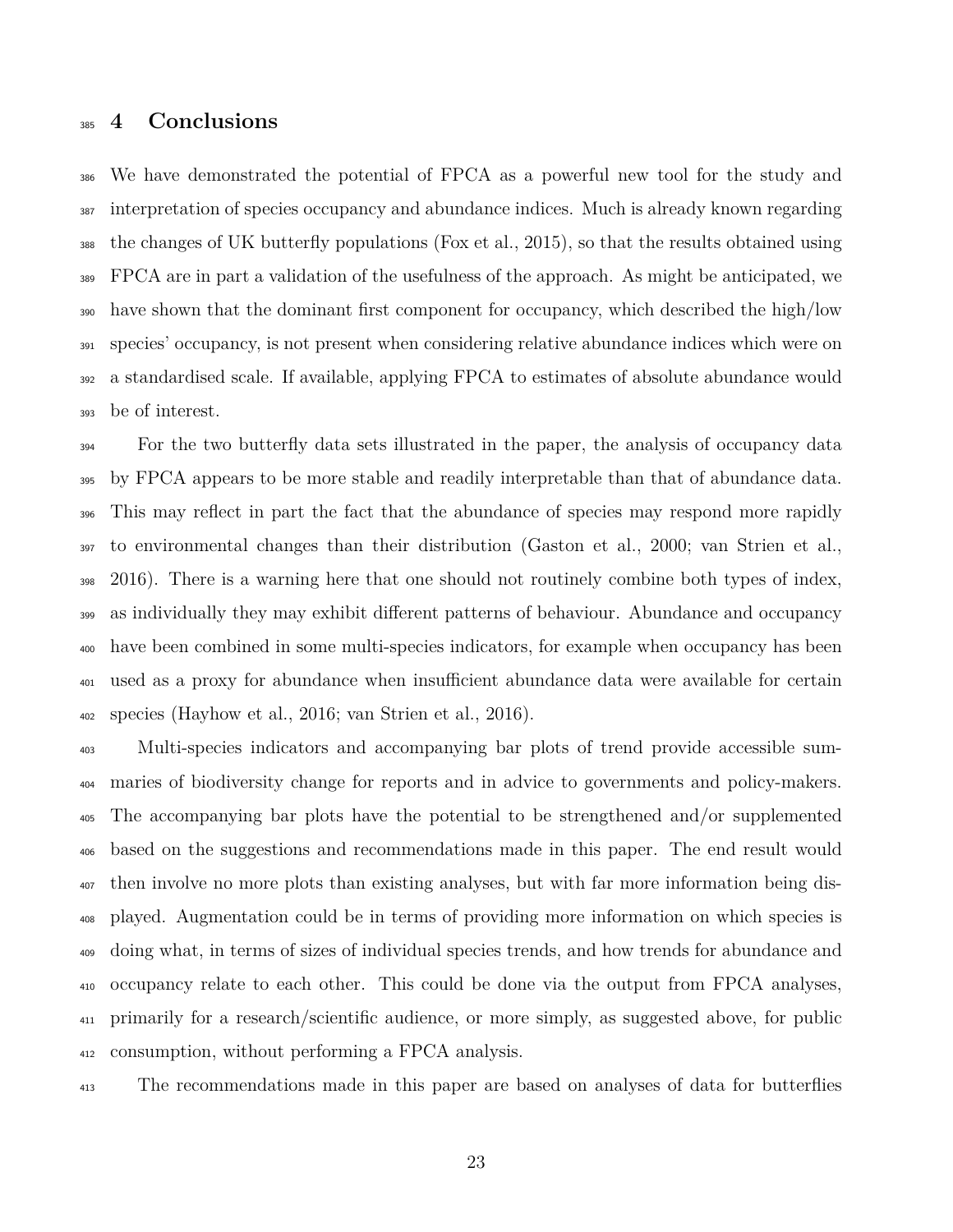and moths, and we would encourage further investigation of the approaches of this paper via applications to other taxa, and also to the context of multi-species indicators that are constructed for several taxa, as with the Living Planet Index (van Strien et al., 2016). In the case of multiple taxa one might expect FPCA to identify clusters of species from the same taxa, and also possibly to indicate whether indicators are unduly influenced by certain taxa (Buckland and Johnston, 2017), which may assist in the choice of any weightings to be used (Burns et al., 2018). We can expect different features to arise from the analysis of data <sup>421</sup> from different taxa. Importantly the techniques used here are simple to apply using freely available computer programs.

#### **Appendix A: Principal components analysis**

 The aim of PCA (Jolliffe, 2002) is to analyse a multivariate data set in which *p* observations are each taken on a number, *n*, of individuals. Typically these observations are correlated, and PCA produces a set of uncorrelated derived variables known as principal components, each of which is a linear combination of the original variables. PCA is the result of an axis rotation, resulting from an eigen analysis of the correlation matrix of the original variables; in some cases a covariance matrix is used.

 We can think of each individual as a point in space, the dimensionality of which is the number of variables measured on each individual. The derived principal components will 432 be the same in number, *p*. Thus in PCA the original set of  $n \times p$  variables is replaced by 433 a new set of  $n \times p$  variables; for each individual the variables are known as the principal component scores. Principal components are typically ordered in terms of their variance, and the desire is that only a small number will be needed in order to capture a high fraction of the sum of the variances of the original measures. In such a case it is then possible to plot individuals according to their principal component scores in the corresponding far smaller dimensional space. Such plots can then be inspected for interesting features, such as outliers, clusters of individuals and so forth. We shall see examples of this later for functional principal components.

Illustrative examples of PCA include when the observations are characteristics of human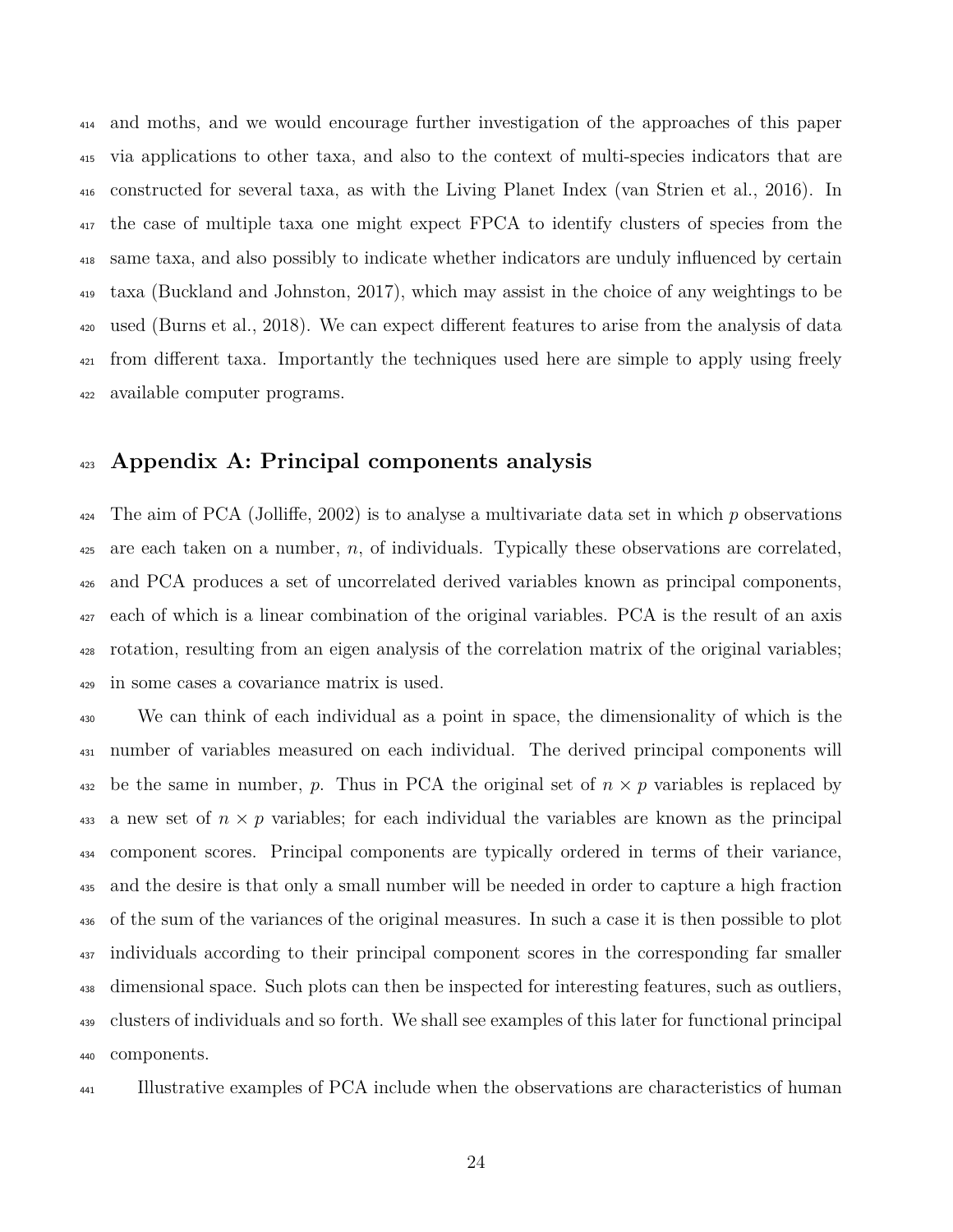patients, for example, and also when there are morphometric measurements on individuals (Pack et al., 1988). As each principal component is a linear function of the original variables, then by considering the coefficients associated with each variable in a principal component it may be possible to interpret the component. For example when the correlation matrix is used, the first principal component, the one with the largest variance, is typically a measurement of size; we would realise this because the coefficients would all be roughly the same size with the same sign. Potentially the more interesting components are those with smaller variances, and in terms of shape measurements on human beings this can be a contrast between the size of the head and the size of the rest of the body; this would manifest itself if the sign of the head coefficient was different from those of the other shape measurements.

#### **Acknowledgements**

 The BNM is run by Butterfly Conservation with support from Natural England. The UKBMS is run by Butterfly Conservation, the Centre for Ecology & Hydrology, and the British Trust for Ornithology, in partnership with a consortium of government agencies. The UKBMS is indebted to all volunteers who contribute data to the scheme and thanks all recorders who contribute to the BNM and NMRS. BJTM was supported by a Leverhulme fellowship.

#### **References**

- Asher, J., Warren, M., Fox, R., Harding, P., Jeffcoate, G., and Jeffcoate, S. (2001). *The Millennium Atlas of Butterflies in Britain and Ireland*. Oxford University Press.
- August, T., Powney, G., Outhwaite, C., and Issac, N. (2017). *BRCindicators: Creating biodiversity indicators for species occurrence data*. R package version 1.0.
- Barnett, V. (1976). The ordering of multivariate data. *Journal of Royal Statistical Society Series A*, 139:318–354.
- Brereton, T. M., Botham, M. S., Middlebrook, I., Randle, Z., Noble, D., and Roy, D. B. (2017). United Kingdom Butterfly Monitoring Scheme report for 2016. Technical report, <sup>467</sup> Centre for Ecology & Hydrology & Butterfly Conservation.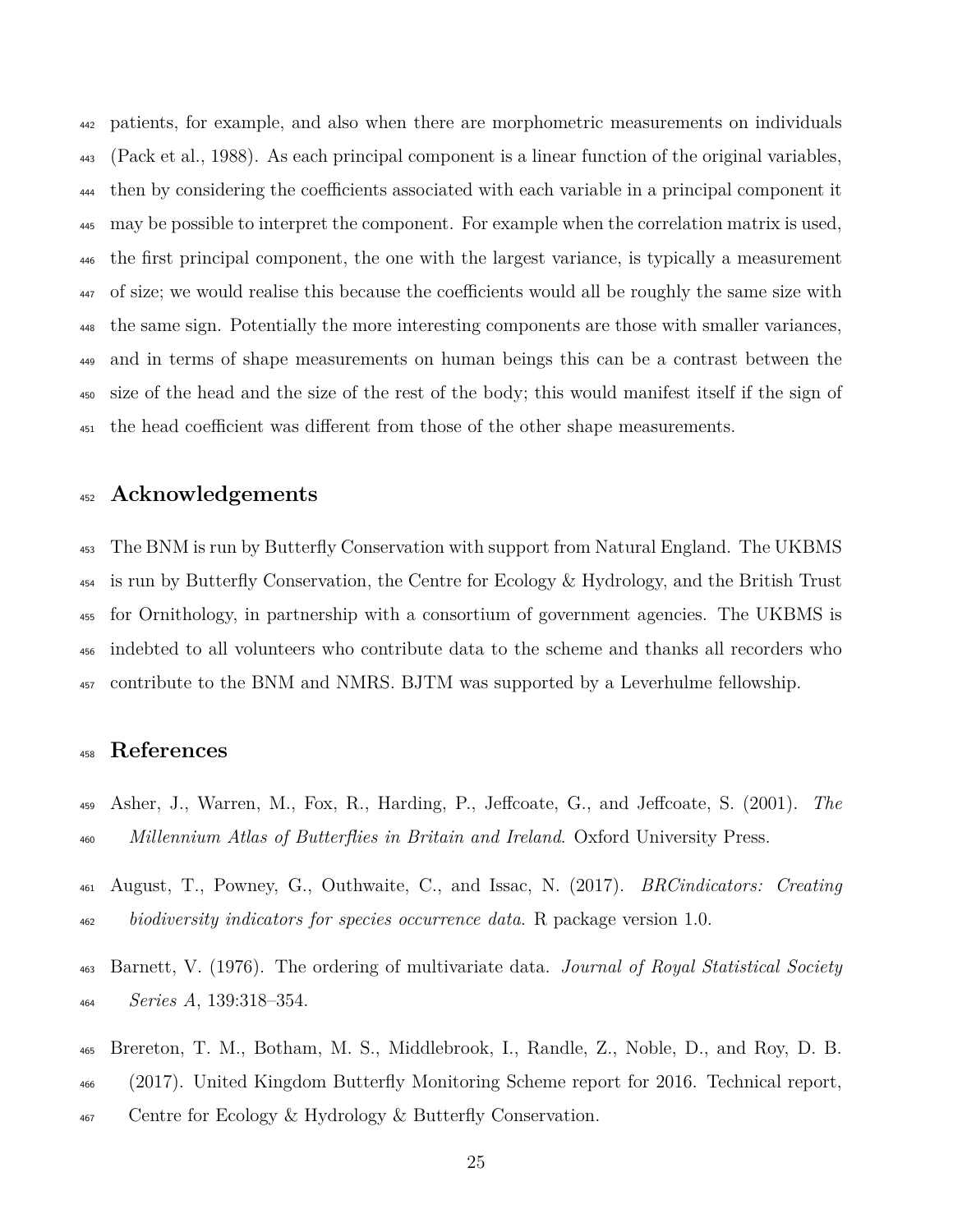- Brereton, T. M., Cruickshanks, K. L., Risely, K., Noble, D. G., and Roy, D. B. (2011a).
- Developing and launching a wider countryside butterfly survey across the United Kingdom. *Journal of Insect Conservation*, 15:279–290.
- Brereton, T. M., Roy, D. B., Middlebrook, I., Botham, M. S., and Warren, M. S. (2011b). The development of butterfly indicators in the United Kingdom and assessments in 2010. *Journal of Insect Conservation*, 15(1–2):139–151.
- Buckland, S. and Johnston, A. (2017). Monitoring the biodiversity of regions: Key principles and possible pitfalls. *Biological Conservation*, 214:23–34.
- Buckland, S. T., Studeny, A. C., Magurran, A. E., Illian, J. B., and Newson, S. E. (2011). The geometric mean of relative abundance indices: a biodiversity measure with a difference. *Ecosphere*, 2:1–15.
- Burns, F., Eaton, M., Hayhow, D., Outhwaite, C., Al Fulaij, N., August, T., Boughey, K., Brereton, T., Brown, A., Bullock, D., et al. (2018). An assessment of the state of nature in the United Kingdom: A review of findings, methods and impact. *Ecological Indicators*, 94:226–236.
- Defra (2018). *UK Biodiversity Indicators 2018*. Department for Environment Food and Rural Affairs, London, UK.
- Dennis, E., Brereton, T., Morgan, B., Fox, R., Shortall, C., Prescott, T., and Foster, S. (2019). Trends and indicators for quantifying moth abundance and occupancy in scotland. *Journal of Insect Conservation*.
- Dennis, E. B., Morgan, B. J. T., Freeman, S. N., Brereton, T., and Roy, D. B. (2016). A generalized abundance index for seasonal invertebrates. *Biometrics*, 72(4):1305–1314.
- Dennis, E. B., Morgan, B. J. T., Freeman, S. N., Ridout, M. S., Brereton, T. M., Fox, R., Powney, G. D., and Roy, D. B. (2017). Efficient occupancy model-fitting for extensive citizen-science data. *PLoS ONE*, https://doi.org/10.1371/journal.pone.0174433.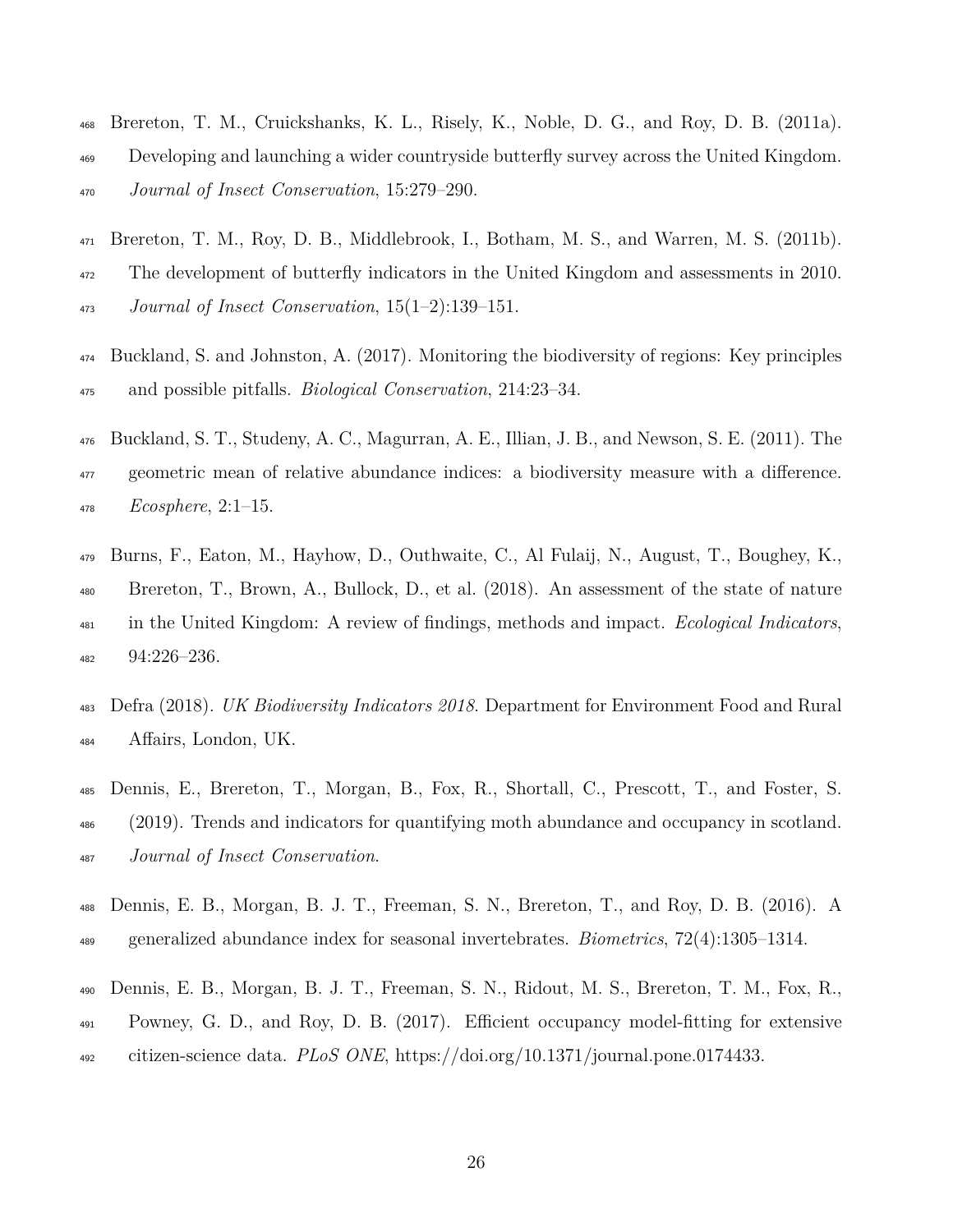- Eaton, M. A., Burns, F., Isaac, N. J., Gregory, R. D., August, T. A., Barlow, K. E., Brereton,  $_{494}$  T., Brooks, D. R., Al Fulaij, N., Haysom, K. A., et al. (2015). The priority species indicator: measuring the trends in threatened species in the uk. *Biodiversity*, 16(2-3):108–119.
- Fox, R., Brereton, T. M., Asher, J., August, T. A., Botham, M. S., Bourn, N. A. D.,
- Cruickshanks, K. L., Bulman, C. R., Ellis, S., Harrower, C. A., Middlebrook, I., Noble,
- D. G., Powney, G. D., Randle, Z., Warren, M. S., and Roy, D. B. (2015). *The State of the*
- *UK's Butterflies 2015*. Butterfly Conservation and the Centre for Ecology & Hydrology, Wareham, Dorset.
- Gaston, K. J., Blackburn, T. M., Greenwood, J. J. D., Gregory, R. D., Quinn, R. M., and Lawton, J. H. (2000). Abundance - occupancy relationships. *J. Appl. Ecol.*, 37(Suppl.  $_{503}$  1):39-59.
- Gower, J. C. (1975). Generalized procrustes analysis. *Psychometrika*, 40:33–51.
- Gregory, R. D., Van Strien, A., Vorisek, P., Meyling, A. W. G., Noble, D. G., Foppen, R. P. B., and Gibbons, D. W. (2005). Developing indicators for European birds. *Philosophical Transactions of the Royal Society B: Biological Sciences*, 360:269–288.
- Hayhow, D. B., Ausden, M. A., Bradbury, R. B., Burnell, D., Copeland, A. I., Crick, H. Q. P., Eaton, M. A., Frost, T., Grice, P. V., Hall, C., Harris, S. J., Morecroft, M. D., Noble, D. G., Pearce-Higgins, J. W., Watts, O., and Williams, J. M. (2017). *The State of the UK's Birds 2017*. RSPB, BTO, WWT, DAERA, JNCC, NE and NRW, Sandy, Bedfordshire.
- Hayhow, D. B., Burns, F., and Eaton, M. A. e. a. (2016). *State of Nature*. The State of Nature partnership.
- Jolliffe, I. T. (2002). *Principal Component Analysis, Second Edition*. Springer-Verlag, New York.
- Morgan, B. J. T. (2009). *Applied Sstochastic Modelling*. Texts in Statistical Science. CRC Chapman & Hall, 2nd edition.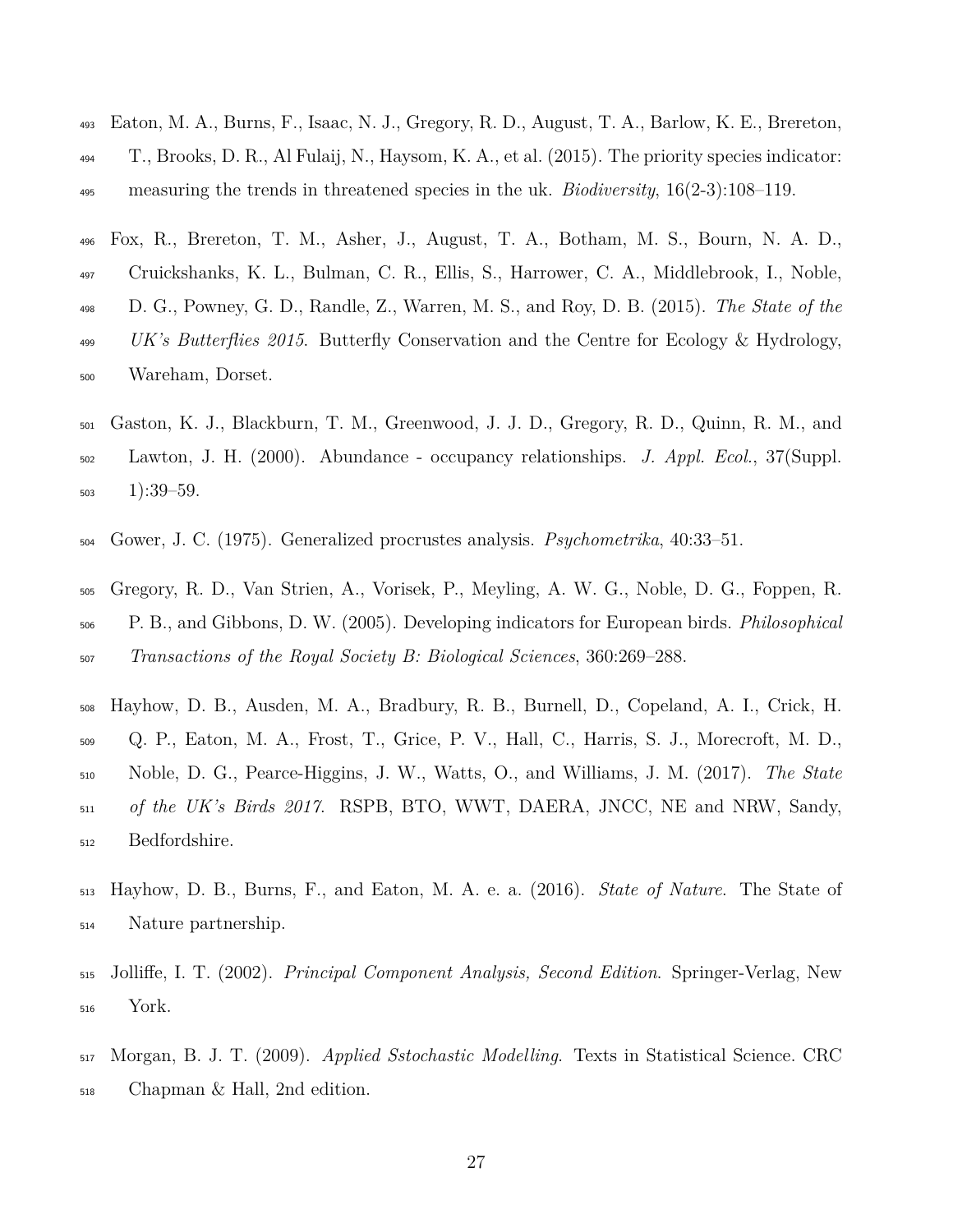- Pack, P., Joliffe, I., and Morgan, B. (1988). Influential observations in principal component analysis: a case study. *Journal of Applied Statistics*, 15:39–52.
- Pollard, E. and Yates, T. J. (1993). *Monitoring Butterflies for Ecology and Conservation: the British Butterfly Monitoring Scheme*. Chapman & Hall, London.
- R Core Team (2018). *R: A Language and Environment for Statistical Computing*. R Foun-dation for Statistical Computing, Vienna, Austria.
- Ramsay, J., Hooker, G., and Graves, S. (2009). *Functional data analysis with R and MAT-LAB*. Springer Science & Business Media.
- Ramsay, J. O., , and Silverman, B. W. (2005). *Functional Data Analysis, Second edition*. Springer, New York.
- Ramsay, J. O., Wickham, H., Graves, S., and Hooker, G. (2017). *fda: Functional Data Analysis*. R package version 2.4.7.
- Sievert, C., Parmer, C., Hocking, T., Chamberlain, S., Ram, K., Corvellec, M., and Despouy, P. (2017). *plotly: Create Interactive Web Graphics via 'plotly.js'*. R package version 4.7.1.
- Soldaat, L. L., Pannekoeka, J., Verweija, R. J. T., van Turnhout, C. A. M., and van Strien, A. J. (2017). A Monte Carlo method to account for sampling error in multi-species indi-cators. *Ecological Indicators*, 81:340–347.
- Sparks, T. H., Roy, D. B., and Dennis, R. L. H. (2005). The influence of temperature on migration of Lepidoptera into Britain. *Global Change Biology*, 11(3):507–514.
- Tittensor, D. P., Walpole, M., Hill, S. L., Boyce, D. G., Britten, G. L., Burgess, N. D.,
- Butchart, S. H., Leadley, P. W., Regan, E. C., Alkemade, R., et al. (2014). A mid-term
- analysis of progress toward international biodiversity targets. *Science*, 346(6206):241–244.
- van Strien, A. J., Gmelig Meyling, A. W., and Herder, J. E. e. a. (2016). Modest recovery of
- biodiversity in a western European country: the Living Planet Index for the Netherlands.
- *Biological Conservation*, 200:44–50.